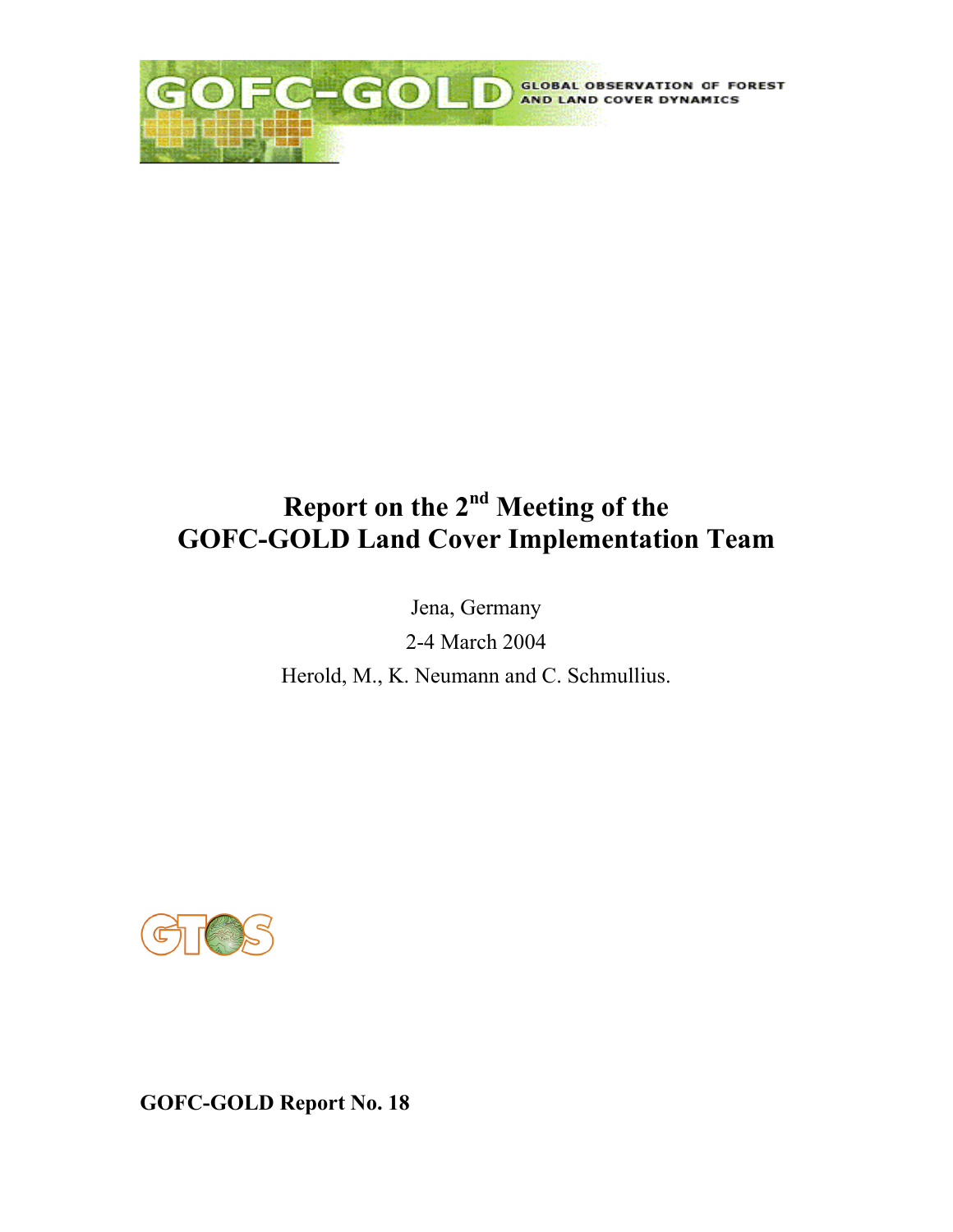Global Observation of Forest and Land Cover Dynamics (GOFC-GOLD) is a coordinated international effort to ensure a continuous program of space-based and in situ forest and other land cover observations to better understand global change, to support international assessments and environmental treaties and to contribute to natural resources management.

GOFC-GOLD encourages countries to increase their ability to measure and track forest and land cover dynamics by promoting and supporting participation on implementation teams and in regional networks. Through these forums, data users and providers share information to improve understanding of user requirements and product quality.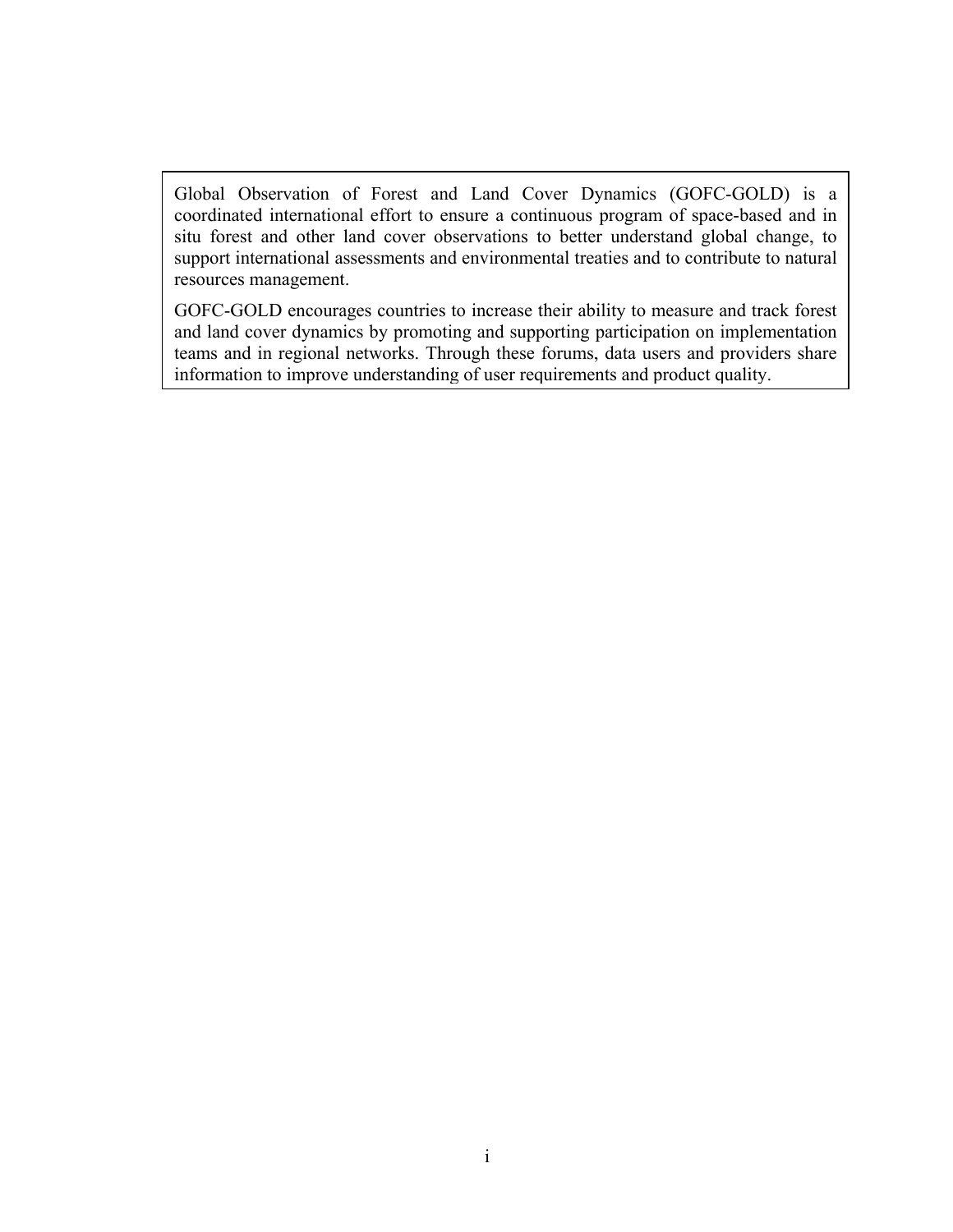#### <span id="page-2-0"></span>**Summary and Main Outcomes**

The concerted plan from the previous GOFC-GOLD Land Cover Implementation Team (LC-IT) meeting in Toulouse 2002 (Toulouse Plan – GOFC-GOLD Report no. 15) outlined the activities to prototype operational forest and land cover monitoring systems using both satellite and in situ observations. Based on this report, the workshop at Jena was used to review and evaluate the previous implementation activities. The following LC-IT objectives were clarified and extended during the workshop:

- 1. Global land cover observations for mapping and modeling carbon dynamics are crucial and should be the priority of the LC-IT. This extends the previous activities that were more focused on mapping forest cover and other specific land cover types, as well as, ecosystem assessment.
- 2. The LC-IT has to strengthen the consideration of earth observation requirements posed by international conventions. In particular, the adequacy and advocacy of current and future earth observation efforts in supporting these requirements should be a central component in the implementation strategy.
- 3. The LC-IT will take immediate implementation action in specific areas:
	- a. The harmonization of global and regional land cover products in close cooperation with the FAO to find a translation and "common language" between and among the different maps.
	- b. The validation of global earth observation products. In cooperation with the CEOS Cal/Val group, efforts will immediately focus on existing global land cover maps, and in the near future on continuous field products. The regional networks will play an important role in specific validation tasks.
	- c. The analysis of land cover change requires coordinated international activities that will be initiated and guided through the LC-IT framework. One example is the proposed joint US – European assessment of tropical forest change" discussed during the workshop. Other actions have to consider the objectives of the new IGOL (IGOS-P) initiative that also emphasizes other aspects of land dynamics (e.g. human dimension of change, urbanization etc.)
- 4. The internal structure of the GOFC-GOLD organization will be modified and updated along with the appointment of Michael Brady as executive director and the establishment of the new ESA GOFC-GOLD LC-IT project office (LC-IT PO). They relate to the organizational issues (e.g. appointments of new LC-IT members) and standardization of GOFC-GOLD products and documents.

These issues were discussed and outlined during the workshop and will form the basis for the future activities of the LC-IT.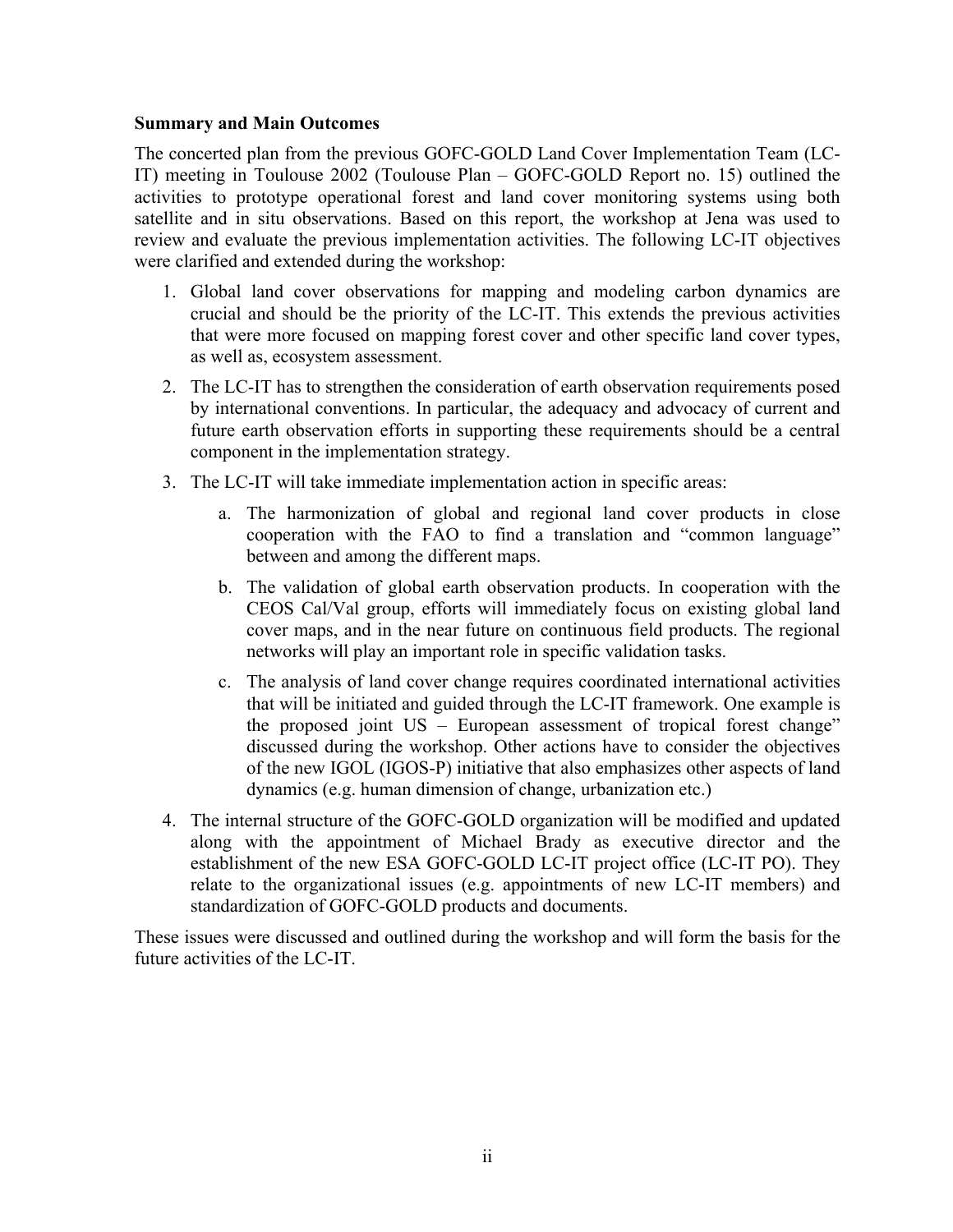<span id="page-3-0"></span>

| 1. |  |
|----|--|
| 2. |  |
| 3. |  |
|    |  |
|    |  |
|    |  |
|    |  |
|    |  |
|    |  |
|    |  |
|    |  |
| 4. |  |
|    |  |
|    |  |
|    |  |
| 5. |  |
|    |  |
|    |  |

# **Table of Contents**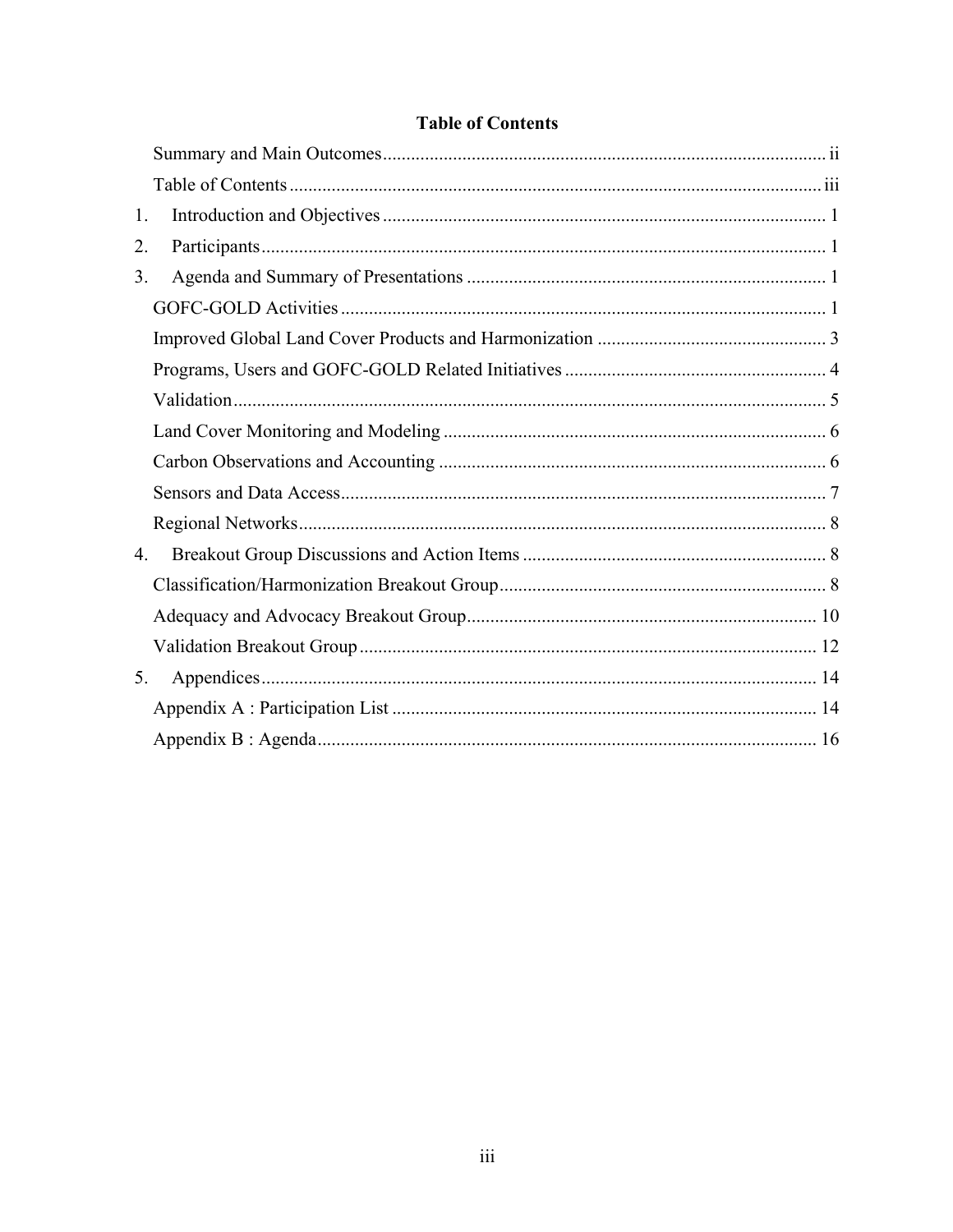### **1. Introduction and Objectives**

<span id="page-4-0"></span>The second meeting of the LC-IT was held on 2-4 March 2004 at the Friedrich Schiller University Jena, Germany. The new LC-IT PO hosted this meeting. GOFC-GOLD and the ESA initiated the new office. Christiane Schmullius who is a co-chair of the LC-IT is responsible for this office. The main purposes of this new LC-IT PO are to strengthen the GOFC-GOLD framework, to coordinate and promote and fulfill the GOFC-GOLD land cover implementation plan, and to support the European Space Agency and related projects and services. The meeting was organized as a "kick off" for the new office and focused on several general objectives:

- 1. Introduce and inaugurate the LC-IT PO.
- 2. Review and evaluate previous accomplishments and implementation objectives of the LC-IT.
- 3. Discuss current and planned efforts in global earth observations of land dynamics.
- 4. Develop action plans and coordinate future LC-IT activities.

The meeting was supported by several sponsors that are kindly acknowledged: GOFC-GOLD, ESA, NASA-START, Jena-Optronik, HUGIN GmbH, Ernst-Abbe Stiftung, and the Friedrich Schiller University, Jena.

### **2. Participants**

The meeting was attended by LC-IT members; representatives from several national and international organizations; and space agencies (e.g. from ESA, DLR, CEOS, GTOS, FAO, AFRICOVER); and members of the scientific community and companies. Other participants represented other GOFC-GOLD Implementation Teams, Regional Networks and other major contributors to GOFC-GOLD related initiatives. The complete participation list is shown in Appendix A.

# **3. Agenda and Summary of Presentations**

Appendix B consists of the meeting program. During the first two days the workshop was dedicated to reviewing the Implementation Team and Regional Networks activities, discussed ongoing and contributory projects and initiatives, and elaborated on the scientific perspective and the role of global land cover observations, in particular, land cover mapping and monitoring, and carbon modeling and accounting. Special attention was given to European contributions. The third day of the workshop was focused on breakout group discussions. The aim was to develop objectives and action items essential for the future work of the LC-IT. A summary of the presentations of day one and two follows in the next section. The results of the breakout groups will be presented in section 5.

#### **GOFC-GOLD Activities**

Michael Brady from the Canadian Forest Service is the new executive director of the GOFC-GOLD project office in Edmonton, Canada. During his introduction he emphasized the role of GOFC-GOLD as a catalyst that brings together the various institutions and interest groups involved in the global earth observation process. The presentations by D. Skole and J. Townshend outlined the previous GOFC-GOLD achievements. GOFC-GOLD had a rapid initial start and important progress in the late 1990s, e.g. establishment of regional networks,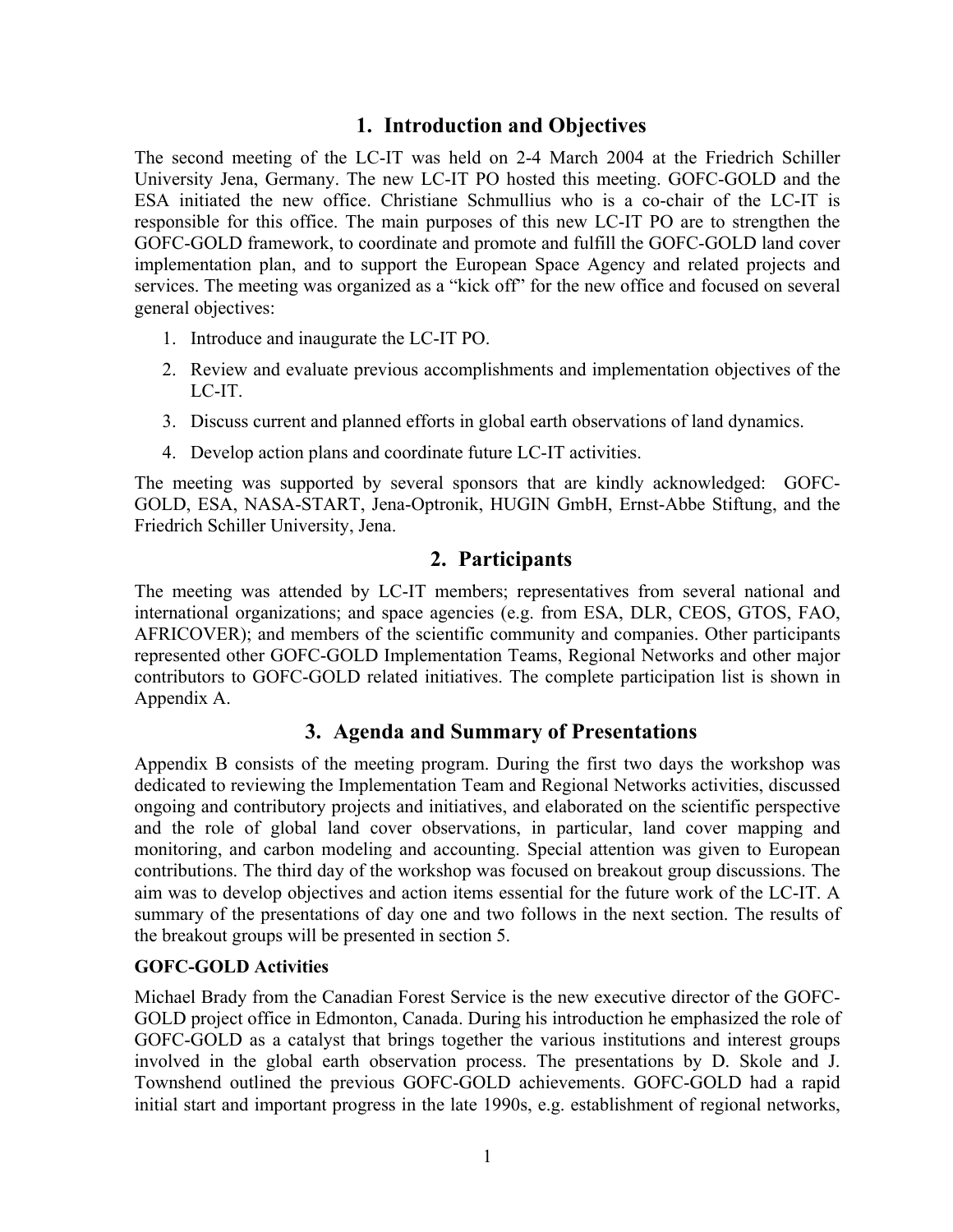the global Landsat ETM dataset, and the contributions to IGOS-P land theme. In recent years the focus has been on getting stable and extending the infrastructure, which has resulted in the appointment of the new executive director and the establishment of the new LC-IT PO

Christiane Schmullius acknowledged ESA and their representatives (S. Briggs and O. Arino) and J. Townshend for their support and thrust in establishing the LC-IT PO at the Friedrich Schiller University Jena, Germany. The office will be funded for an initial three years by ESA. With a prospect of continued operations since the implementation objectives certainly go beyond this time frame. C. Schmullius, the co-chair of the LC-IT, will lead the LC-IT PO, supported by the office coordinator Martin Herold. For the time being, Kathleen Neumann will be the office coordinator until July 2004 when M. Herold will take over the position.

With these new resources, GOFC-GOLD is ready to take the challenges we are facing in global and regional earth observations (EO). The LC-IT has a key role to play in providing sustainable advocacy for EO capabilities: to move from research to operational functions based on firm scientific underpinnings. EO needs operational data and product suites that are well defined and openly available. The implementation process requires international efforts in coordination and multi-mission EO approaches. There is need for integration of satellite and in situ data, and "end to end" information and integration systems for applications. For example, the establishment of the new GOFC-GOLD Data Information Services and Systems (DISS) ensures that an adequate data service capability exists to meet the current suite of land cover information challenges and the long term monitoring needs of GOFC-GOLD. Crucial for the success of LC-IT are the regional networks and the close cooperation with key international programs and initiatives such as IGOS-P or IGOL, CEOS, GTOS, IGBP, TCO, FAO and GLCN. The long-term framework to guide GOFC-GOLD activities will soon be outlined in a strategic document developed by the Science and Technical Board (STB). For short-term activities the LC-IT needs to revise and refine the implementation strategies and activities outlined in the previous LC-IT meeting in Toulouse 2002. The "Toulouse Plan" outlined six objectives of the LC IT:

- 1. Improve access to remote sensing data
- 2. Improved pre-processing of remotely sensed data
- 3. Evaluation and validation of global land cover products.
- 4. Improved global land cover products
- 5. Land cover change monitoring
- 6. Coupled remote sensing in situ systems

All of these objectives were discussed during this workshop. Significant progress and revisions were made relating to objectives three, four, five and six. They are described in the next sections.

Another important issue emphasized several times during the workshop is the need for increased funding. Additional resources are needed for regional networks, for future implementation workshops, and other activities (e.g. outreach and documentations, data access facilities and related GOFC-GOLD projects).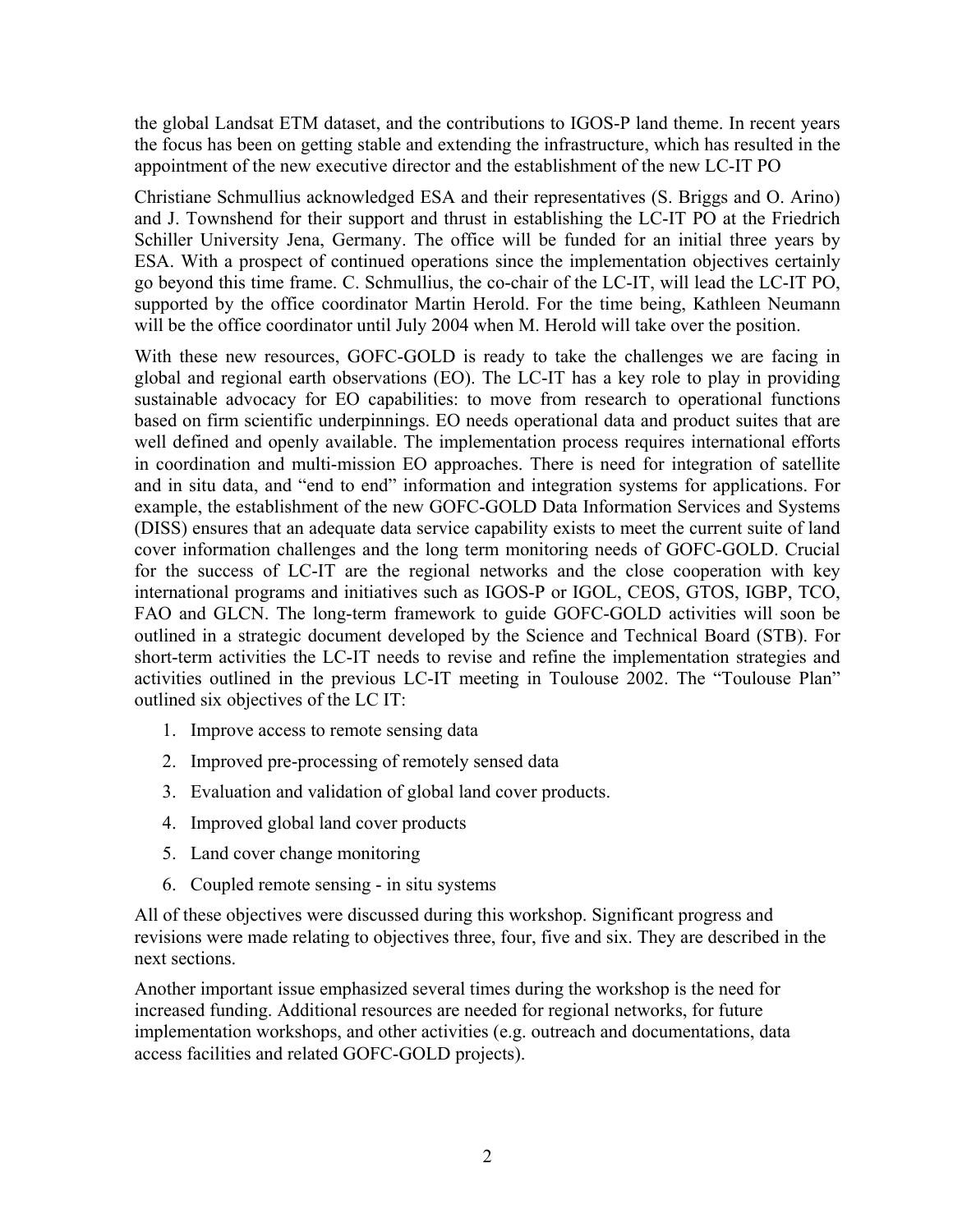#### <span id="page-6-0"></span>**Improved Global Land Cover Products and Harmonization**

There were presentations by several participants on ongoing efforts related to objective four of the Toulouse Plan: towards improved global land cover products. J. Latham introduced the GLC2000 dataset representing a global baseline land cover inventory for the year 2000 derived from uniform data input (SPOT VEGETATION). The product is based on a hierarchical land cover classification scheme and implemented through international partnerships. The GLC2000 will be updated in 2005 within joint ESA-IGBP GLOBCOVER initiative based on ENVISAT/MERIS data. The experiences with the GLC2000 project have shown that global land cover mapping is a reality. However, the myth that up-to-date, accurate global land cover maps are easy to produce and are always available still persists. Processes to guarantee this availability are just beginning and must be further developed with the support of the LC-IT. Similarly, the AFRICOVER is aiming at developing a consistent, flexible and reliable land cover database for Africa. The USGS/EDC land cover mapping efforts continue to provide important products on both the regional and the global scale, e.g. there were more than 1200 registered users of the global IGBP DISCover dataset as of November 2002. H. Balzter presented the UK Land Cover Map 2000. The European CORINE Land Cover (CLC) map of 1990 is currently in process of being updated for the year 2000 using Landsat ETM data. The project is led by the European Environmental Agency (EEA) and provides a consistent map update and assessment of land cover and land use changes in Europe between 1990 and 2000. GEOLAND is an integrated European project with 56 partners focused on land dynamics. The project is closely related to GMES and aims at investigating land cover change, environmental stress and vegetation monitoring on regional and global scales.

All these efforts certainly improve the mapping products and our understanding of regional and global scale land dynamics. However, most of these efforts use their own thematic definition of land surface categories. The comparison between and analysis among them is only possible to a very limited extent. This workshop emphasizes that regardless of how databases are generated, the thematic class legends have to adhere to international standards. In this process of harmonization GOFC-GOLD has to take responsibility to lead the discussions and work towards an international agreement on how to approach this problem. In that context A. Di Gregorio introduced the FAO Land Cover Classification System (LCCS) that will soon be released in its second updated version. LCCS is a comprehensive methodology for description, characterization, classification and comparison of land cover features identified anywhere in the world, at any scale or level of detail. In its generic base LCCS purely focused on land cover and not on a mix of land cover and land use as other classification systems such as the Anderson and the CLC legends. Land use can be defined within LCCS as additional "overlay" to land cover. Furthermore, LCCS is applicable to both field observations and remote sensing data interpretations without emphasizing the unique characteristics of a subjective field of interest, e.g. the UNESCO system uses a mixture of structural floristic vegetation parameters in class definitions that are hard to map if you are not a vegetation ecologist. Based on the related discussion during the workshop one of the breakout groups focused specifically on the issue of harmonization, and developed specific action plan for future LC-IT activities (section 5).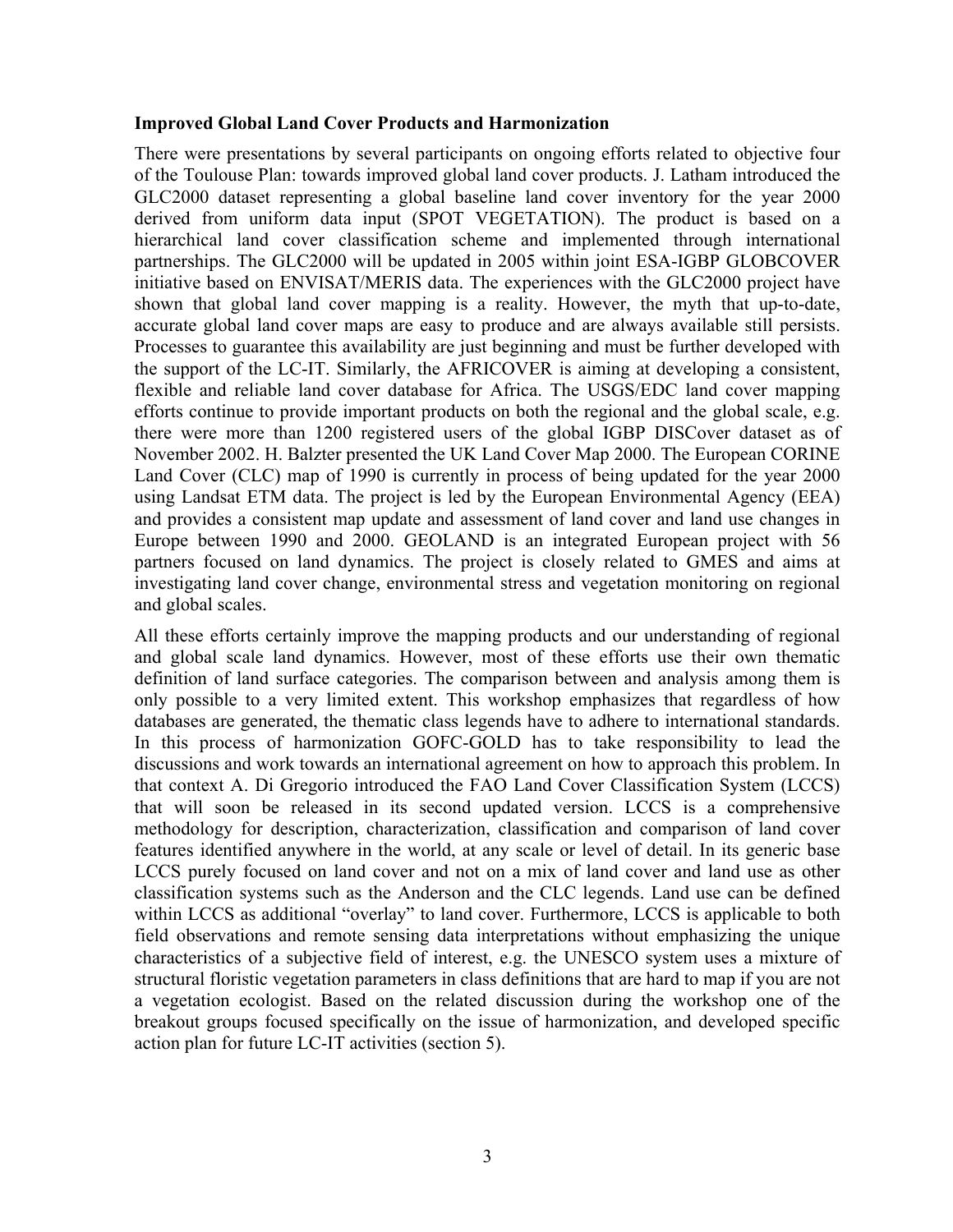#### <span id="page-7-0"></span>**Programs, Users and GOFC-GOLD Related Initiatives**

A. Belward reported on the relevance of GOFC-GOLD in supporting the Terrestrial Observation Panel for Climate (TOPC). The  $2<sup>nd</sup>$  GCOS adequacy report of global observations systems for climate in support of the UNFCCC was recently published and endorsed by COP9 and the 2003 WMO congress. The report urges the free and unrestricted exchange of data for essential climate variables, the need for integrated global climate products to meet user requirements, the efforts in capacity building and system improvements in developing countries, the development of observing standards (harmonization and validation), and proposes a full implementation of integrated global observing systems for climate for both satellite and in situ data. For land cover information, the implementation requires a partnership between space agencies for providing and processing EO data, international panels such as GOFC-GOLD and FAO to ensure legend relevance and standards, and the research community for optimizing data analysis approaches. The mechanism for establishing and funding such partnerships are emerging (e.g. GEO, GMES) but not yet guaranteed on a sustainable basis. It is central task of GOFC-GOLD to strengthen these partnerships and ensure their continued operation.

The European Global Monitoring of Environment and Security (GMES) program and GEO initiative for sustainable development enforces the role of EO in the implementation process. EO data have to be combined with in situ measurements and models to provide reliable, continuous and inter-comparable results on information about understanding the earth system. The objectives posed by GMES/GEO emphasize the continuity and renewal of space infrastructure and EO services (esp. after 2008). The aggregation of competence within the fragmented European scientific and user communities is on the way. GOFC-GOLD has a central role for consolidating these efforts at the international level. GOFC-GOLD can help design and develop a new internationally coordinated EO strategy to improve jointly space resolution and revisit frequency for better observing and characterizing earth surface parameters and land dynamics changes at local to global scales. In this context, a new issue is raised in the relationship and synergy between environment and health.

The presentation of S. Plummer and O. Arino showed the new orientation within ESA. Traditionally ESA was an EO data provider but is now establishing a working process with users. The LC-IT PO is one of these ESA efforts to strengthen the user perspective in the EO process and establish a long-term dialogue and partnership with users. The suite of global EO data users is quite diverse and includes international scientific programs, environmental conventions, intergovernmental organizations, non-governmental organizations and national governmental ministries and agencies. GOFC-GOLD has a key role in communication and support of users and policy makers. The LC-IT has to pay attention and engage in initiatives like GEO that reflect the political level and is essential for the future of EO. Another example is the new IGOL (IGOS-P) theme. IGOL is a policy-setting framework and also critical for future EO. GOFC-GOLD has to influence and drive forward IGOL objectives and implementation, e.g. with strategic partnerships and networking between key drivers and users of EO. In this context, GOFC-GOLD activities need to follow guiding principles posed by international conventions. As a technical panel of GTOS, the profile of GOFC-GOLD has to be raised and it should drive the contact with respective international organizations like GLCN, IGOL, GEO and GMES. As a first step, GOFC-GOLD's role in adequacy and advocacy of global EO was discussed in more detail in one of the breakout groups (section 5).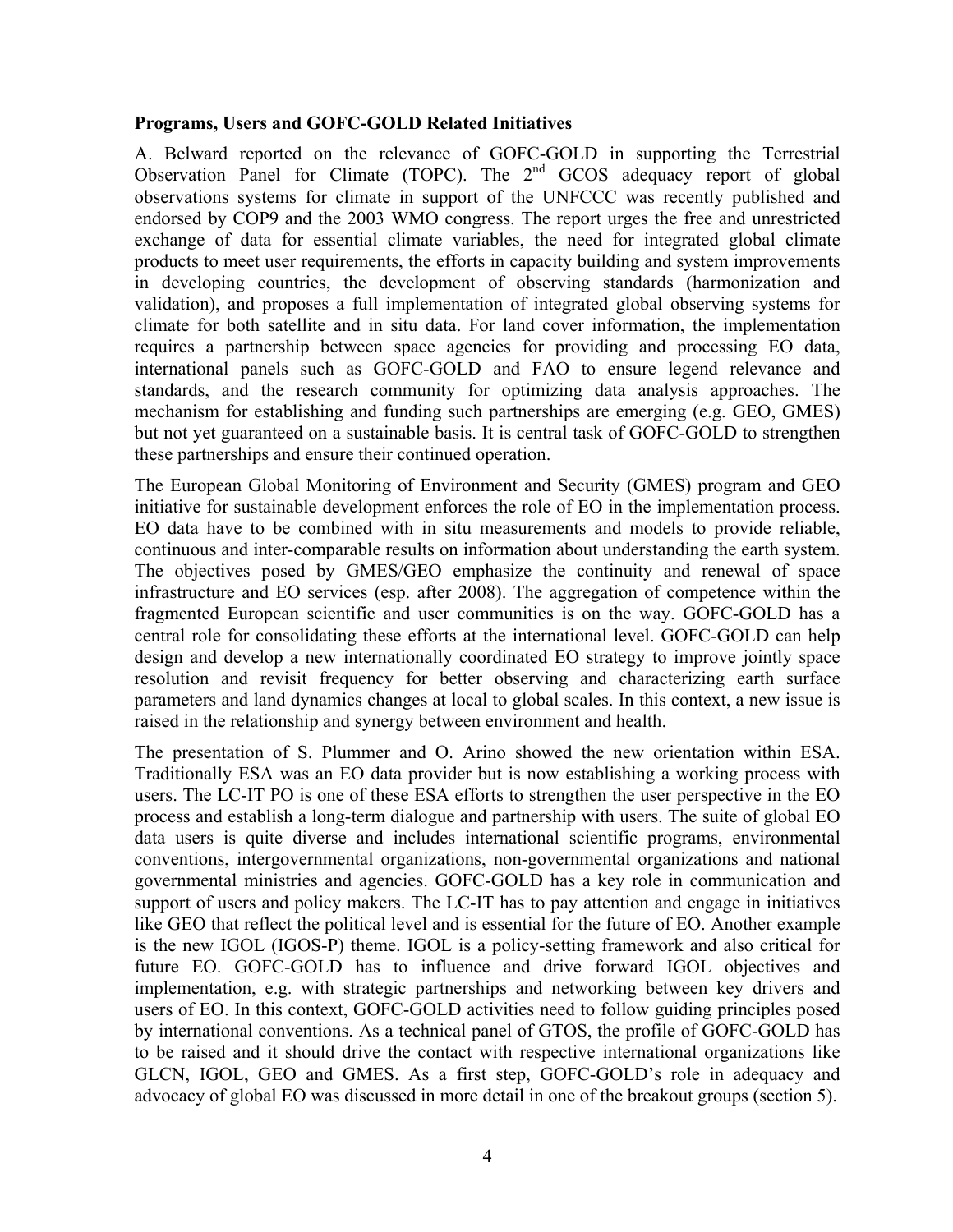<span id="page-8-0"></span>David Skole proposed that GOFC-GOLD should have a specific international initiative in collaboration with US-European assessment of tropical forest changes. Regional estimates of tropical forest changes have been improved through the use of remote sensing but global estimates have been more problematic. Despite some recent advances, the access to uniform datasets along with a consensus-oriented approach can lead to a more comprehensive approach, e.g. using Landsat 1990/2000 global dataset, the SPOT products suites and TERRA products. The emerging GOFC-GOLD capabilities can help to deliver these datasets and products through information systems support. The objective is to utilize the framework of the US-French bilateral agreement between NASA and CNES and expand the focus to be a US-European initiative including support to GMES and related initiatives. GOFC-GOLD working groups and regional networks should be engaged with their key specialists. Once successful this initiative could be a good prototype to be extended to other areas in addition to tropical forests, for example temperate environments.

#### **Validation**

The issue of validation directly addressed objectives three and four of the Toulouse Plan. The need for evaluation and validation of global datasets is unquestioned since a good understanding of accuracy and uncertainty of a mapping product is essential for its appropriate use. International environmental protocols and agreements imply that the EO mapping products may be independently evaluated and possibly challenged. Explicit statements about uncertainty foster an informed user community and improve applications use of the data. Also the inter-use of similar global mapping products produced by CEOS members will require characterization of each product's uncertainty. Since nearly all global EO mapping products lack an appropriate validation, the goal of the CEOS Cal./Val. group is to ensure long-term confidence in the accuracy and quality of EO data and products. A document describing the "best practice" in validation will be released soon based on the recent CEOS Cal./Val. meeting in Boston in Feb. 2004. As C. Woodcock pointed out, during the Boston meeting important issues were raised that GOFC-GOLD needs to consider support of validation efforts. There is a need to develop methods to validate continuous fields products (e.g. LAI and biophysical parameters) and land change maps. Furthermore, the validation efforts require a better understanding of users needs for accuracy data and the way the users use the reported accuracy/uncertainty information.

The validation of global land cover maps at coarse resolution pose unique challenges for accuracy assessment. These include the high frequency of mixed pixels, difficulty in precise geo-location of map products and reference materials. The validation of nominal scale land cover data has to be based on a robust reference data sample scheme. Although there are core validation sites they are not easily utilized for land cover validation, e.g. DEMMIN site (presentation by R. Ressl), since they don't result from a robust spatial sampling scheme. The establishment of appropriate global land cover validation sites poses logistical difficulties associated with field data collection. Hence, a global land cover validation requires substantial efforts and it has been proven difficult to obtain the appropriate funding. Another problem is the missing standardization of mapping units and classification legends that again raises the issue of harmonization. GOFC-GOLD certainly provides the framework to pursue these important issues. The role of GOFC-GOLD is to build on the known scientific practice, to advise on actual validations and work towards coordinated international efforts for accuracy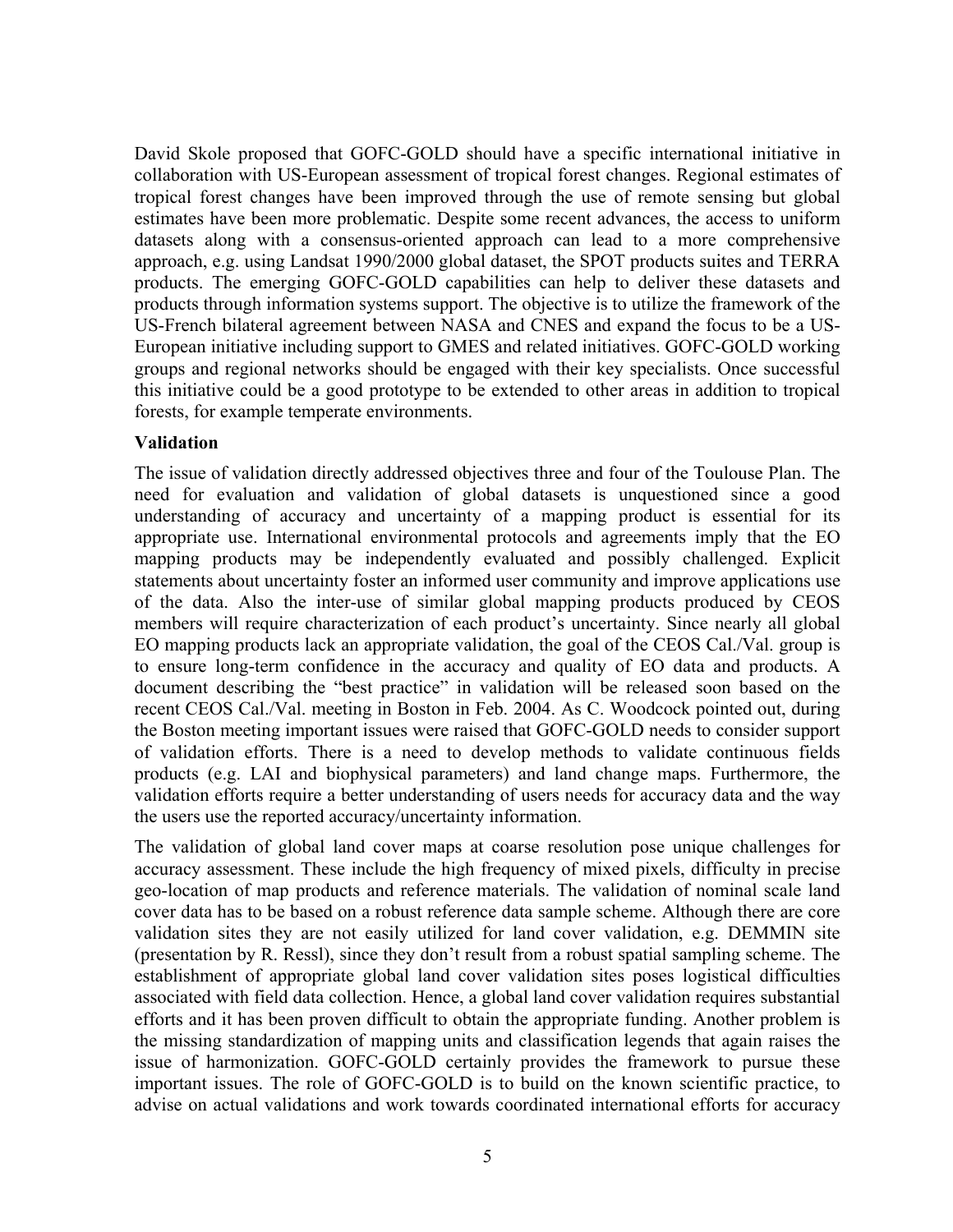<span id="page-9-0"></span>assessment of global EO datasets. One of the breakout groups dealt with this issue of validation and outlined future GOFC-GOLD activities (section 5).

#### **Land Cover Monitoring and Modeling**

Land cover monitoring is reflected in objective five of Toulouse Plan. During the workshop this issue was discussed in several presentations. The update of the CORINE/CLC1990 dataset will result in detailed land cover/use change maps for Europe for 1990-2000. IGBP related projects have analyzed recent land cover changes on a global scale (presentation of H. Geist). Despite previous progress, there are still many unmeasured land-cover changes at the global scale related to sub/tropical dry forests, forest cover changes caused by selective logging, alteration of wetlands, soil degradation in croplands, dryland degradation or desertification, and urbanization. The importance is to approach these change processes from an integrated perspective. Causes, drivers, factors, actors, and feedbacks together with the initial conditions make up pathways of land change. The understanding of these pathways and the human dimension of land dynamics are essential in land change modeling for assessing possible impacts and elaborate on future development scenarios. This integrated perspective is emphasized in several GOFC-GOLD related programs and initiative such us TOPC, GLCN, IGBP, and IGOL.

From an EO perspective, it is important to enhance the collection and use of the data by moving from supply to demand-driven observing systems. The terrestrial observational requirements have to be defined jointly with the user community. So far the global land cover datasets have been mainly mono-temporal and the science community has used the few "simple" change datasets as much as possible. Improved land change analysis can be expected with continued observations and efforts in harmonization and validation. Areas of rapid land change or "hot spots" should be the priority in the analysis of annual 250m – 1km resolution.

#### **Carbon Observations and Accounting**

In the Toulouse Plan the LC-IT defined an initial focus on three areas: carbon observatory, ecosystem assessment observatory and forest inventory and management observatories. This workshop has emphasized that global carbon observations are crucial and should be the priority of the LC-IT. The joint ESA-IGBP initiative presented by S. Plummer highlighted the importance in assessing the global carbon cycle with EO mapping products such as land cover, vegetation parameters, fire monitoring etc. J. Latham pointed out that there is a lot of affinity between TCO and GOFC-GOLD and additional interaction and communication is needed between both groups. The TCO objectives are an estimate of annual net landatmosphere fluxes at a sub-continental scale with a 30% accuracy globally and spatial resolution ( $10^6$  km<sup>2</sup> regionally) by 2005, by 2008 improve accuracy ( $20\%$ ) and spatial resolution  $(10^6 \text{ km}^2 \text{ globally})$ , and produce sink/source maps with the highest spatial resolution enabled by the available satellite-derived and other input products ( $\sim$ 1 km<sup>2</sup> or less).

From a scientific perspective, M. Heimann reported on the CarboEurope and TCOS Siberia projects. The aim of these projects is to understand, quantify and predict the terrestrial carbon balances and associated uncertainties at local, regional and continental scale. EO plays an essential role in bridging the gap between in situ field measurements (e.g. flux measurements) and the atmospheric carbon concentrations and coarse scale modeling results. There are also new methods of integrating EO products in carbon/ecosystem modeling efforts. The presentation by W. Knorr showed preliminary results of data assimilation of FAPAR and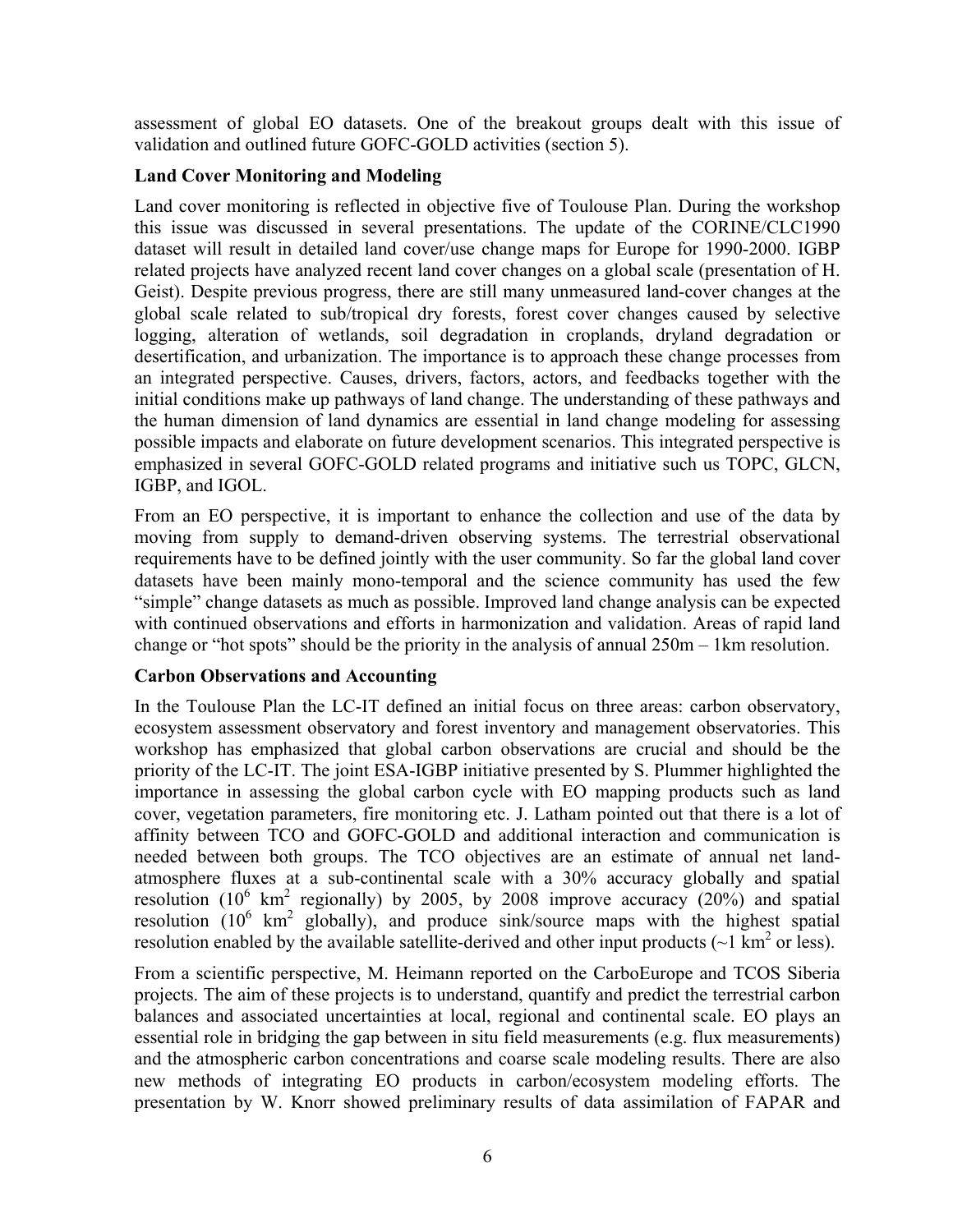<span id="page-10-0"></span>plant functional type/land cover information within a modeling framework that represents the impacts of land cover change on carbon balance. The SIBERIA II project is a prominent example for deriving multiple parameters influencing the carbon cycle from regional and global scale EO. The LC-IT has to consider these science-driven efforts of integrating EO and carbon balance modeling and use it in their ongoing discussion with space agencies and the user community.

#### **Sensors and Data Access**

Improved access to data relevant to EO (remote sensing and in situ data) is one of the main objectives of the LC-IT mentioned in the Toulouse Plan. Key objectives are to make observation systems operational, data and products more available, and ensure the extension and continuity of EO sensors. Sophisticated observatories and related data assimilation infrastructure already exists for oceans and atmosphere; the terrestrial domain requires further improvements. J. Townshend informed the participants of the Global Land Cover Facility (GLCF) at the University of Maryland. The goal of this facility is to provide free access to an integrated collection of critical land cover and earth science data. This availability of data encourages the use of remotely sensed imagery, derived products and fosters a wider range of applications. GLCF is a good example for future GOFC-GOLD efforts to make optimum use of scattered data sets and archives for both remote sensing and in situ data, i.e. for validation purposes. Scanex represented by O. Gershenzon holds several satellite data acquisition stations and a large data archive of main EO systems, IRS, and Meteor/Resurs data for Russia and Asia.

In terms of EO sensors, the issue of continued LANDSAT observations came up several times during the workshop. So far, there is no explicit plan for a LANDSAT 8, at least within the next 24 months. The current situation interrupts the longest and most valuable temporal land observation dataset and the science community strongly urges LANDSAT continuity. Furthermore, the SPOT satellite program will not be continued after SPOT 5 as well. The presentation by H. Jeanjean further points out the gap in spatial-temporal scales that current EO systems serve. He proposed the idea of a Super-LANDSAT program with 10-20 m spatial resolution, 8-12 spectral bands and 2 days revisit cycle. In any case, GOFC-GOLD has to work towards a continuation of LANDSAT-like observations since they are essential for global land observations, i.e. to study hot spots of change or for validation purposes. GOFC-GOLD will provide contributions and suggestions to future missions and urges international cooperation between space agencies (e.g. ESA and NASA) in development and operation of long-term future EO systems.

Although discussed during the workshop, the participants did not come up with a common support for the planned SPECTRA mission. SPECTRA is the only proposed terrestrial satellite of ESA. However, it is a test site-oriented hyperspectral mission that would not directly support the EO strategy proposed by GOFC-GOLD, at least not as much as continued LANDSAT observations. A. Rosenquist presented to the participants the latest EO objectives of JAXA. The next sensor to be launched is ALOS in December 2004. This sensor aims to support the " three C's ": carbon, conventions, and conservation. All data will be available in public domain and accompanied by international research efforts. This sensor emphasizes the importance of continued Radar observations along the JERS tradition with its unique information about specific surfaces types like forests and wetlands. In particular a global map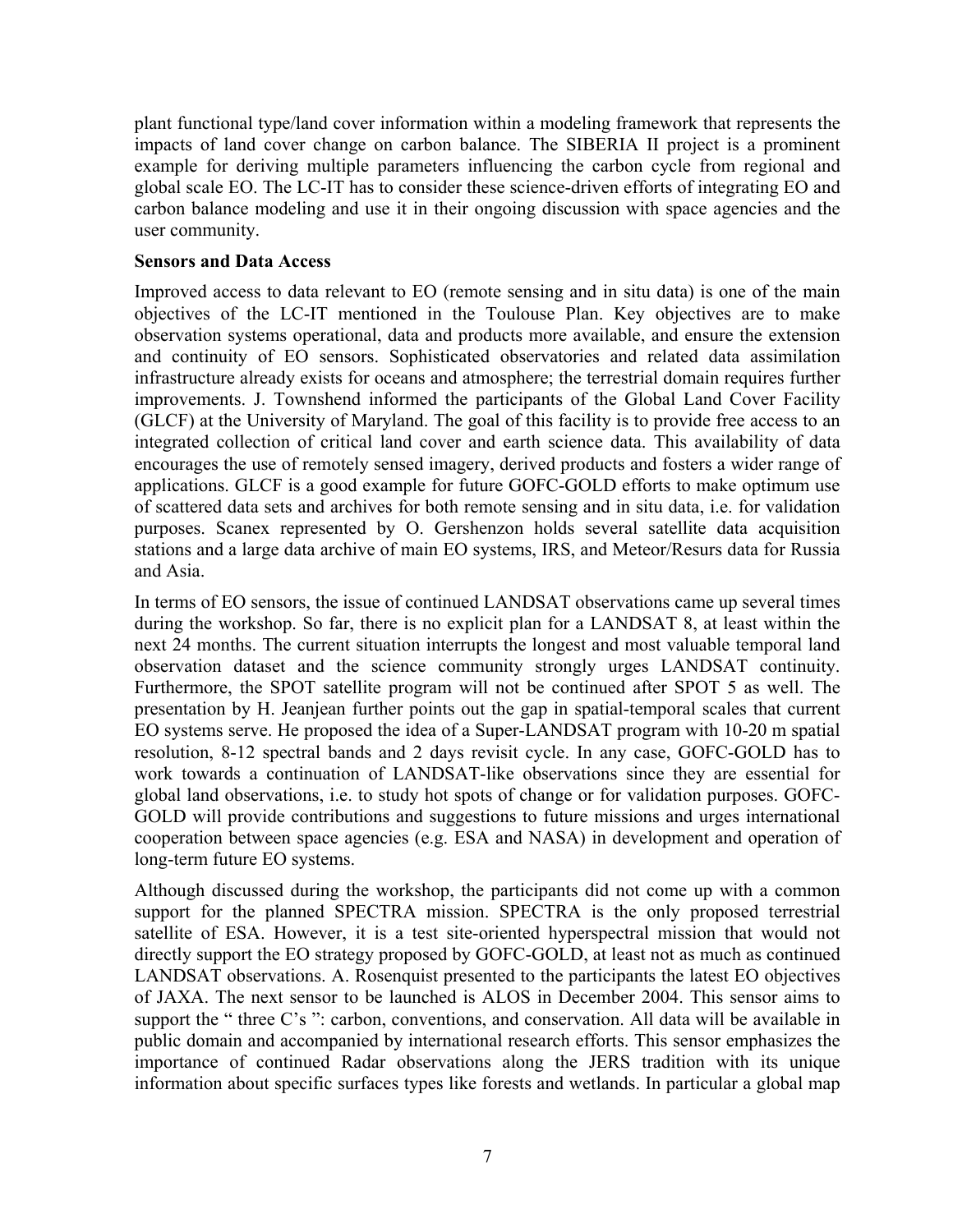<span id="page-11-0"></span>of wetlands is still missing and can be considered one of the most important products from the ALOS mission.

#### **Regional Networks**

The importance of the regional networks as one of the main implementation instruments within the GOFC-GOLD organization was stressed. Especially the future efforts in validating global EO dataset require a strong regional network infrastructure. M. Mahmud reported on the South East Asia Regional Research and Information Network (SERRIN). SERRIN is a very active GOFC-GOLD regional network that consists of scientists in the SE Asia region, dedicated to the scientific understanding of human-environment interactions influenced by global changes. The research organization consists of 7 nations that include Thailand, Indonesia, Malaysia, Philippines, Vietnam, Laos, and Cambodia. The network is currently working on variety of projects of land cover change and burnt area mapping. To maintain and sustain long-term continuity and expansion of network membership (such as China, Taiwan, Australia) the network needs support from GOFC-GOLD and other sponsors and funding agencies.

Olga Krankina informed the participants that the Northern Eurasia Regional Information Network (NERIN) developed from GOFC-GOLD workshops held in 2000 and 2001. The most recent initiative of this network is the Northern Eurasia Earth Science Partnership Initiative (NEESPI). The goal is to establish a large-scale, international, interdisciplinary program aimed at developing a better understanding of interactions between ecosystem, atmosphere, and human dynamics in Northern Eurasia. A major factor in the success is the development of a network of scientists and institutions capable of meeting the needs of NEESPI research agenda. The first major activity is the exchange of EO related datasets. The recent NEESPI meeting in St. Petersburg was a landmark event and has revealed that data sharing is facing substantial problems within Russia. The related action plan is more short term and preliminary but will focus on making NEESPI GOFC-GOLD communities aware of available data resources, help to identify critical gaps and restrictions, and provide points of contact for the data users. Further funding of activities is essential for the continuation of NERIN.

# **4. Breakout Group Discussions and Action Items**

Three breakout discussion groups were formed on the third day of the workshop. The task of the discussion groups was to review prominent issues raised during the workshop, identify the role of GOFC-GOLD towards resolving and responding to these issues, and define LC-IT actions and implementation steps for immediate steps and visionary goals that should be brought up in future meetings.

#### **Classification/Harmonization Breakout Group**

Contributors: Woodcock, Mahmud, Ressl, Schmidt, Herold, Di Gregorio, Latham, Haeusler, Bartalev, Schmullius

I. Is it possible to agree on classification on a fairly limited number of classification systems?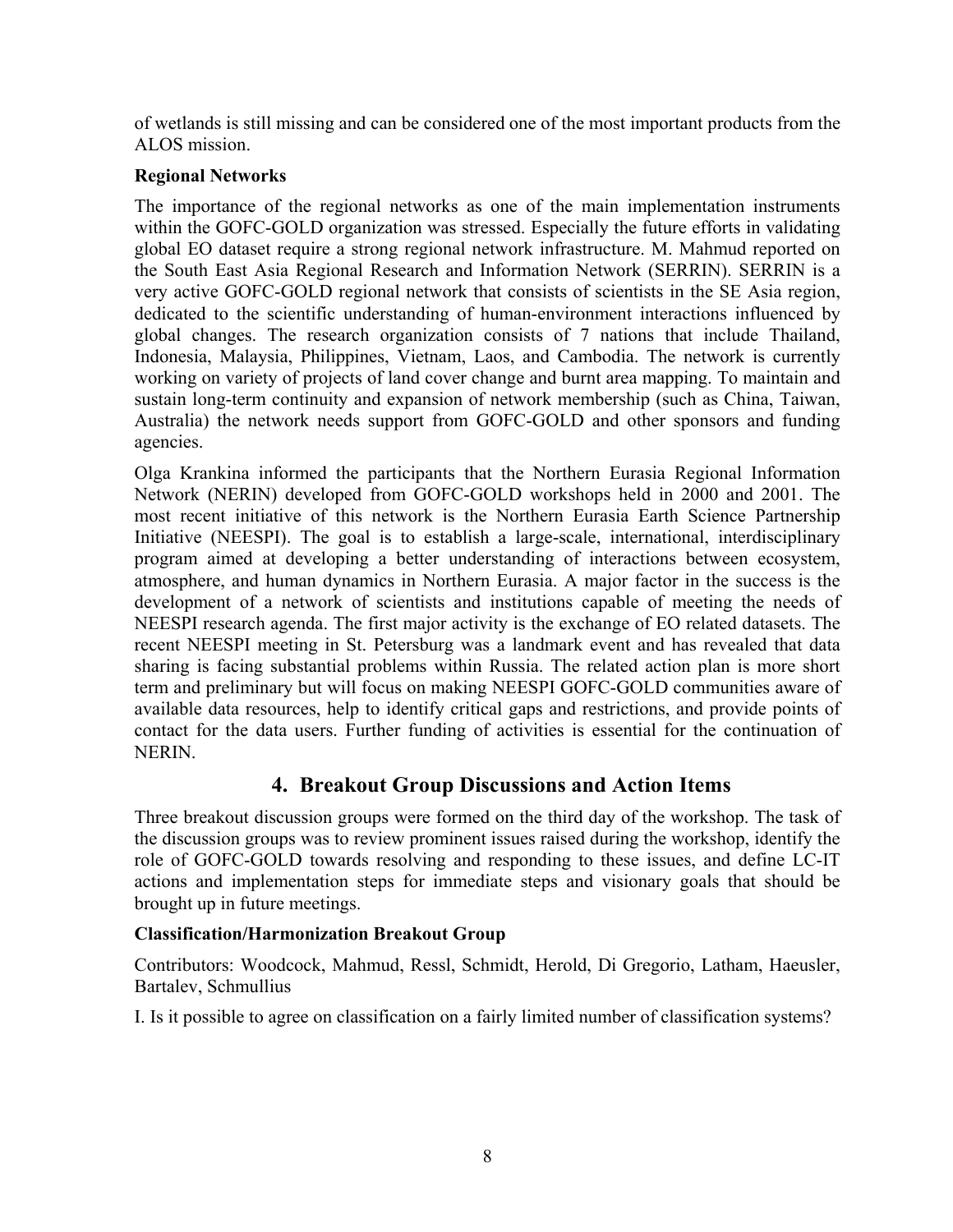Conclusion - This is the wrong question! The requirement is to have projects contribute to the understanding of land cover dynamics therefore they should follow the recommendations and be applicable to a larger process.

2. Do we need a common language to ensure we are referring to the same class in different parts of the world? Yes

3. What are alternative classification systems?

UNESCO classification system,- mixture of groups structural to floristic - difficult to map with - if you are not a vegetation ecologist, mixes LC, environ. parameters/LU

Anderson et al 1976 - LC and LU.

CORINE - more detailed on anthropogenic surfaces than vegetation

LCCS - has advantages, parametric, scale independent etc.

Conclusions: Existing systems mix issues - we need a system that is applicable to RS and Ground conditions, therefore we should not focus only on floristic as a basis for classification systems. Also we need to find a classification system that defines only Land cover. Land use can be added as additional layer. The advocated classification approach should not be scale or sensor dependent.

II. Can LCCS be used as a translation device?

It would seem so! There are analogies in other thematic disciplines to similar environments, e.g. FAO soil classification. The result was also to use translation.

LCCS breaks into parameters - which are consistent - do other classification systems/legends have such parametric systems - can they be broken down in the same way?

LCCS classes can be seen on the ground and on imagery - it has advantages.

There is a translation device in LCCS.

Recommendation: that we start our products form descriptors are based on life form and cover, leaf type etc. which are - we must have consistency to a certain level minimum is life form.

It was recognized that some major mapping activities at global already use LCCS - e.g. GLC 2000, don't need translation, translation efforts also exist for IGBP and CLC, hence others need to be translated.

To take a harmonization approach often means a least common denominator approach - this has trade offs.

Problem for existing products and translation into LCCS or using LCCS from the beginning

Some classes translate well others don't, e.g. translation not only classes but also the cartographic standard - e.g. MMU/mixed unit.

It is recognized that the help file and glossary of LCCS is a helpful tool in order to avoid rediscussing what are/is a tree/ shrub etc -and thresholds - a good starting point.

III. Action Plan: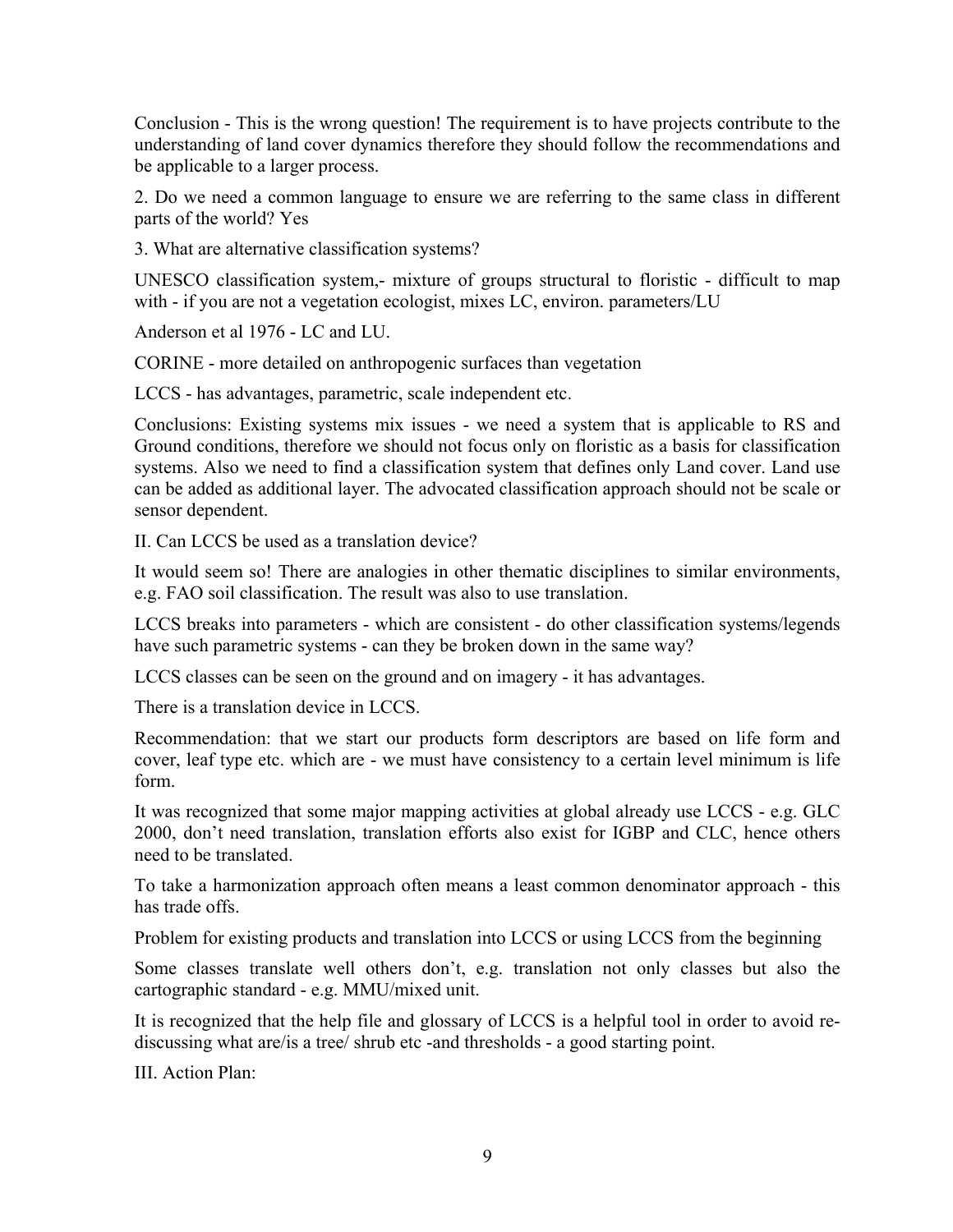<span id="page-13-0"></span>We need to establish a suite of key users. This will take time but process needs to start. Who can we use as primary entities? EEA, USGS, UN – FAO, UNEP, IGBP – LUCC, UMD, etc

Facilitating mechanisms and Recommendations:

*Action item 1. Request assistance from CEOS W/G on Land Cover Validation - can we adopt LCCS as a method for translation and will it support new programs based recommended GOFC-GOLD standards - Timeframe ASAP – Action: C. Woodcock* 

*Action item 2. The new LCCS web page, to be established under GLCN, could be a mechanism for providing translation. Of GOFC-/GOLD legends.- Timeframe - 3 months, Action: A. Di Gregorio/FAO* 

*Action item 3. FAO offers to undertake translation of existing thematic legends into LCCS as requested- this requires commitment from developer to provide detail on their legend and interact. As above* 

*Action item 4. Produce a document of recommendations of standards for translation to be testbeds. - Timeframe next 4months, Action:LC-IT PO in cooperation with FAO.* 

*Action item 5. Establish test beds in different areas, e.g. NEESPI, Siberia II and tropical regions - for translation experiences. Timeframe …, Action O Krankina, LC-IT PO.* 

*Action item 6. We need a GOFC-GOLD workshop on scaling -(global to local) and also translation. Invite broad. List and have LCCS circulated and tested before meeting. Timeframe within 6months, Action – LC-IT PO and Chair IT.* 

*Action item 7. Raise awareness and distribute LCCS-2 broadly prior to workshop for evaluation.* 

#### **Adequacy and Advocacy Breakout Group**

Contributors: Townshend, Brady, Larsen, Plummer, Rosenquist, Balzter, Skole, Neumann

Two issues were discussed: 1) Inputs to Improve TOPC Adequacy Report re: Land and 2) Revision of GOFC-GOLD design and strategy document re: EO.

1. Inputs to Improve TOPC Adequacy Report re. Land

Biggest input to report is high resolution data needs. Medium to coarse resolution is OK

Needs for finer resolution EO:

- − 30-50 data needs (wall-to-wall globally every 5 years, other periods based on sampling)
- − Data availability-should be open and freely available
- − Science strategy that drives observations-what key science impact could be made with modifications/improvements to EOS? e.g. tower-based vs stock-based measurements (what is needed to improve the science?).

There are, however, some EO needs which will require some form of research and development (RD) while others, have advanced beyond the RD and need to move towards routine operations. For example, EO of biomass still needs RD:

− Several approaches including microwave (SAR, interf) and lidar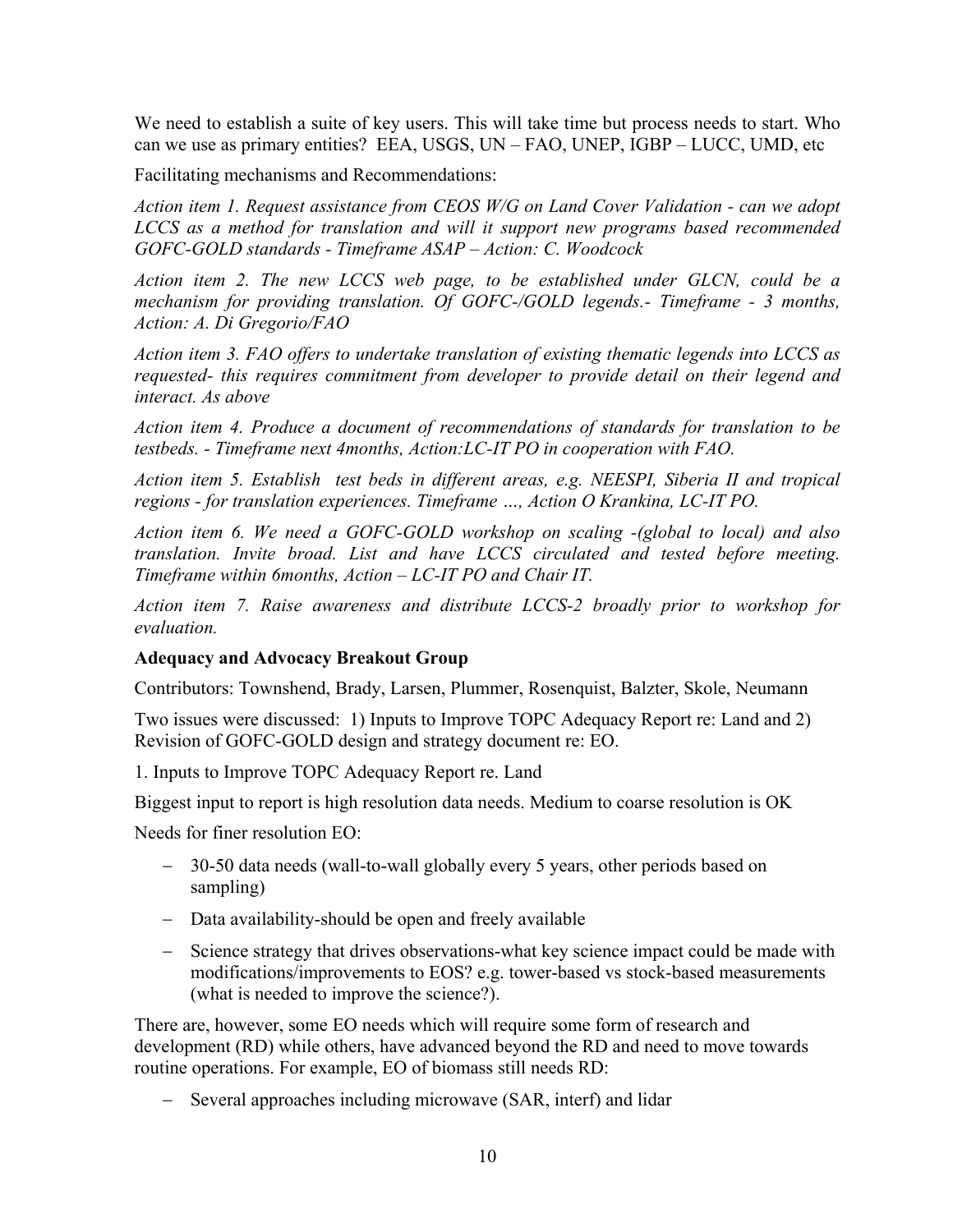- − Opportunity for increased detection at high biomass
- − Clear opportunity for regeneration vegetation

There are also some science needs which are ready and do not need EO RD. Key science issues include:

- − Carbon cycle: C modeling community needs better EO data (resolution, reliability, consistency, continuity); resolution of differences in flux measurements vs stocks; and EO community can use better data to question model outputs.
- − Confusion in directions of rates of global/tropical deforestation: EOS can help resolve this.
- − Relative role of regrowth vs deforestation in tropics (e.g., rates and areas of forest regeneration)
- − Changes in forest density and other attributes due to climate change: Need to track changing density (recruitment-mortality rates) and extent (woody encroachment C3- C4 (NPP changes), forest response to CC and to land use practices (e.g. agricultural land abandonment)
- − EO community to distinguish between land use changes in regions to present to modelers (e.g., differing LU dynamics between South tropics vs North tropicssynchrony of changes in pools over time possibly leading to episodic periods of sink conditions-there are no measurements yet to capture these dynamics)
- − Changes forest/land cover extent special case of woody encroachment
- − Changes in non carbon biogeochemistry, e.g. nitrogen cycling
- − Adaptation and mitigation (finer resolution EO required for adaptation and mitigation strategies; community consensus on land surface change (beyond C, climate models))

*Action: A. Rosenquist/C. Schmullius (AR/CS) -prepare a state of evidence report or statement. Given the importance of biomass estimates and changes, need to compile evidence of success and failures of EO for biomass estimation (include SAR).* 

2. Revision of GOFC-GOLD design and strategy document re. EO

Issue discussed: should GOFC-GOLD also focus on specific sustainable development concerns, e.g., EO for global mangrove loss?

- − Requires high frequency, high resolution EO of focused areas. May not have resources to do this in all locations.
- − Need to move away from concerns on one-off events e.g., C from fires in Boreal, to longer-term systematic analysis of so-what questions (inside or outside globalhistorical variability)
- − Risks need to be addressed in investing long-term continuous records, e.g., fire-Siberian fire issue looked at overall long-term to determine statistical patterns.
- − There should be more emphasis on data acquisition strategies to support science questions of long-term-large scale dynamics (continuity is a key concern)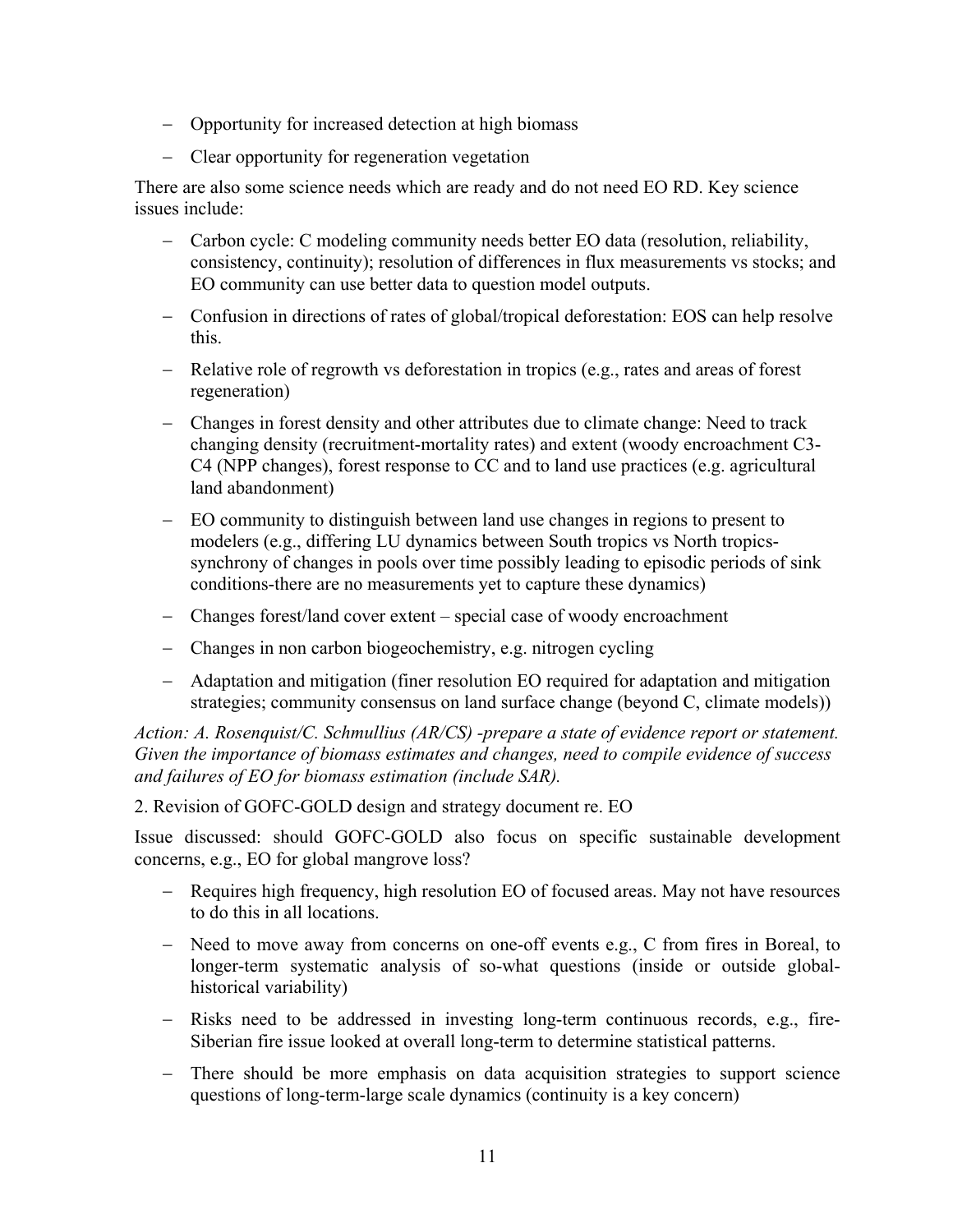<span id="page-15-0"></span>Issue discussed: There is a lot of data collected, but not systematically organized, e.g., fire data (Fire IT is now trying to do this). Data are not all equal in quality.

But continuity can only be evaluated after reviewing existing data-difficult to evaluate at start.

Need for continuity must be justified for science use (few examples of big science done with continuous data)

Issue discussed: C models require long-term continuous records (in-situ records)

Need for assimilation between ground and space based measurements, e.g., rainfall in US

If proposing continuous EO, must match with continuous ground-based monitoring (link between monitoring agencies). Ensure EO are valid. And in some cases EO have limitations (e.g., heterotrophic respiration).

*Action: Generate separate adequacy document/revise GOFC-GOLD design and strategy reports (Executive Committee)*

#### **Validation Breakout Group**

Contributors: Woodcock, Skole, Schmullius, Herold, Latham, Krankina, Brady, Larsen, Mahmut, di Gregorio, Balzter, Bartalev, Schmidt

Validation issues and status:

I. Validation best practices: land cover mapping (categorical maps) (in process, report from CEOS Cal/Val group in summer)

*No action items at this point in time.*

II. Validation best practices: biophysical parameters (continuous maps) (needs work) proportional coverage vs biophysical variables and change maps. Very little has been done on validation of change maps. Some progress on continuous fields – push on CEOS LPV to move forward.

*Action Item: Forward a recommendation to the CEOS LPV to move forward with the development of a "best practices" document for validation of biophysical and continuous fields data (ie continuously measured parameters) (IT Chairs)* 

*Action Item: Forward a recommendation to the CEOS LPV to move forward with development of a "best practices" document for validation of land cover change products. (IT Chairs)*

III. Funding (Space Agencies need to realize that validation of multiuser products is essential)

*Action Item: Forward recommendation from GOFC-GOLD to CEOS on the importance of funding validation. (IT Chairs)*

Key points:

Accuracy datasets can benefit a multitude of users (evidence is the extensive use of the Global Landsat datasets).

In-kind contributions (such as imagery) can be very helpful (for example, SPOT high resolution imagery).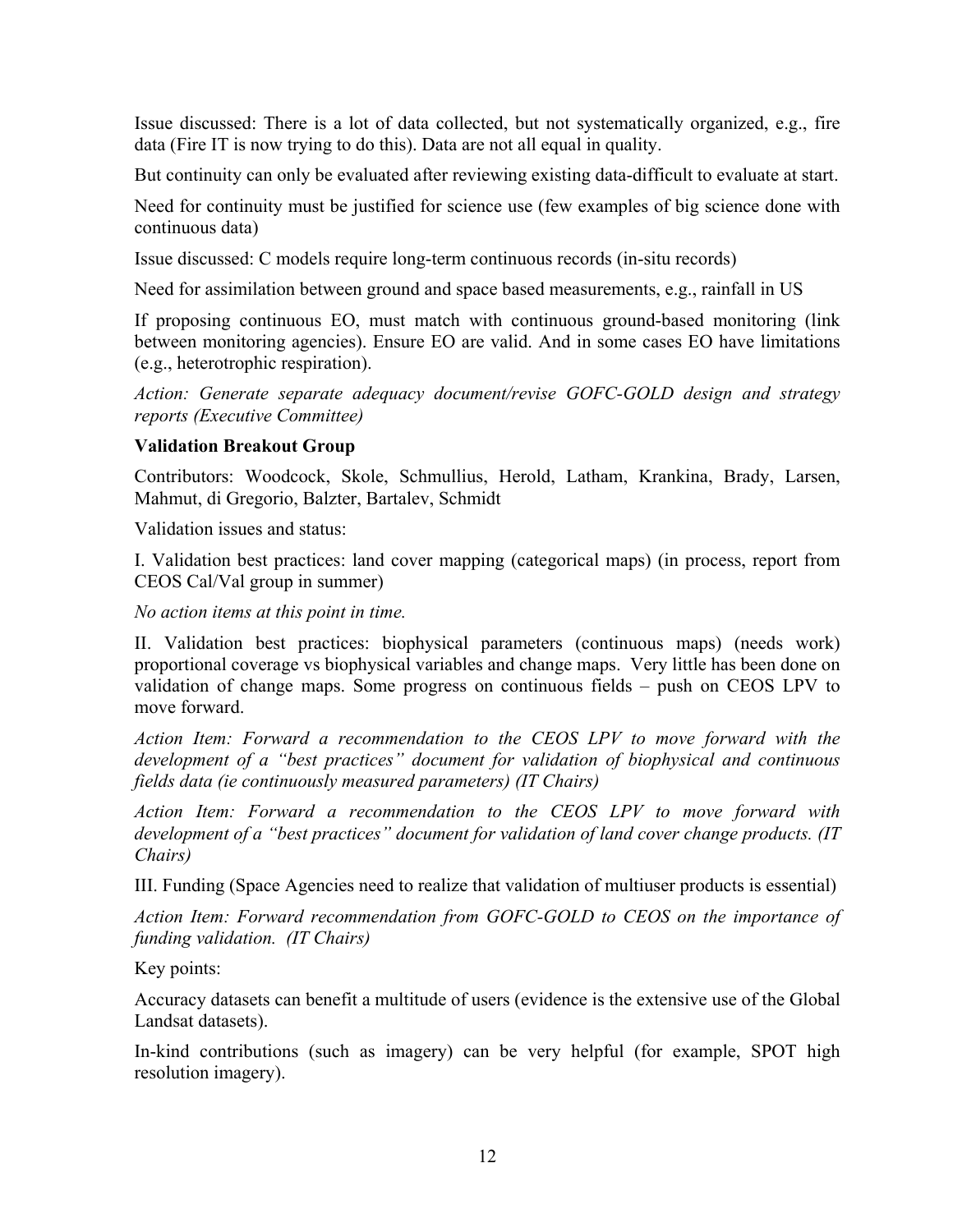One idea discussed was to forward a proposal to GTOS from the IT for validation of global land cover products. It was noted that Strahler and Woodcock (and others) had submitted a proposal to NASA on this topic, but it was in response to a NASA NRA and not well suited to the topical needs. The IT planned to resubmit a modified version of that proposal for an international effort that better integrated the regional networks and can be used for multiple scales (ie global and Siberia).

*Action item: Prepare proposal for submission for validation of global and regional land cover products via an international effort (Woodcock and IT Chairs).* 

IV. How do we establish accuracy requirements and standards?

Review existing documents for statements on requirements

What are the needs of various user communities for accuracy data, and are we producing the right accuracy metrics (ie the effects of aggregation, thematic resolution, etc). Very little time for discussion of this topic, so it should be carried over for future meetings.

*Action Item: Review existing international conventions and documents for stated requirements for accuracy (and thematic resolution and map scale, ie minimum mapping unit) and compile a report (LC-IT PO)*

V. User Requirements from the Validation process.

Who are the end users: climate/atmospheric modelers, for example, how do they deal with reported accuracy measures? Should be focus in future meetings.

*Action Item: Once the immediate action items have been fulfilled there is need for another workshop involving the regional networks where validation could be the main objective.*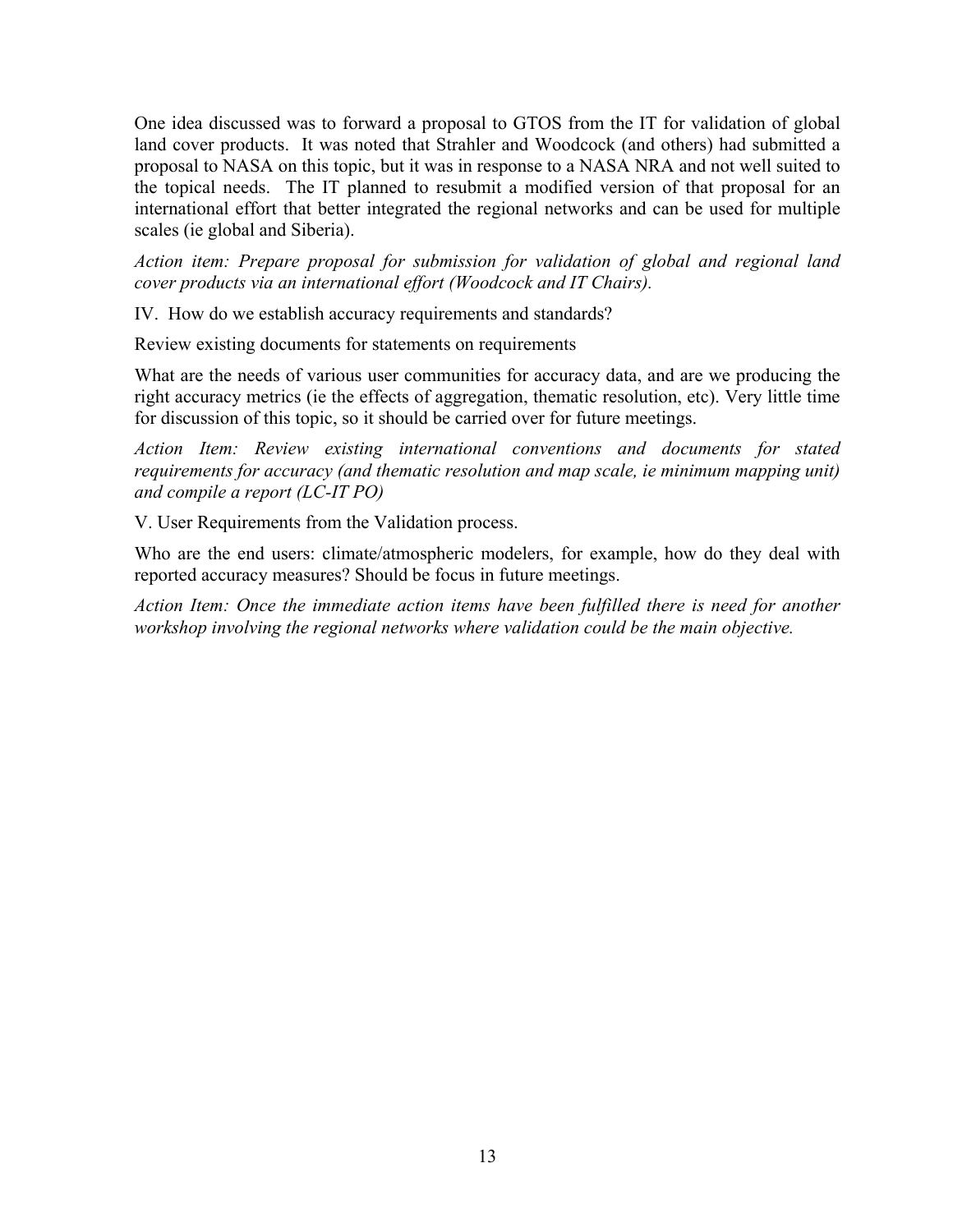# **5. Appendices**

<span id="page-17-0"></span>

|  |  |  | <b>Appendix A : Participation List</b> |  |  |
|--|--|--|----------------------------------------|--|--|
|--|--|--|----------------------------------------|--|--|

| <b>Name</b>          | <b>Institution</b>                                                      | E-mail                                 |
|----------------------|-------------------------------------------------------------------------|----------------------------------------|
| Balzter, Heiko       | Centre for Ecology and<br>Hydrology (CEH)                               | hbal@ceh.ac.uk                         |
| Bartalev, Sergey     | <b>Space Research Institute</b><br>(IKI), Russian Academy of<br>Science | bartalev@d902.iki.rssi.ru              |
| Belward, Alan        | Joint Research Center                                                   | alan.belward@jrc.it                    |
| Brady, Michael       | <b>Canadian Forest Service</b>                                          | mbrady@nrcan.gc.ca                     |
| Di Gregorio, Antonio | <b>FAO</b>                                                              | antonio.digregorio@africover.org       |
| Geist, Helmut        | Universite Catholique de<br>Louvain                                     | geist@geog.ucl.ac.be                   |
| Gershenzon, Olga     | Scanex                                                                  | olga@scanex2.ss.msu.ru                 |
| Giri, Chandra        | <b>SAIC/USGS EROS Data</b><br>Center                                    | $c\text{giri}\textcircled{a}$ usgs.gov |
| Haeusler, Thomas     | Gesellschaft für<br>Angewandte<br>Fernerkundung (GAF)                   | haeusler@gaf.de                        |
| Heimann, Martin      | Max-Planck-Institute for<br>Biogeochemistry                             | martin.heimann@bgc-<br>jena.mpg.de     |
| Herold, Martin       | Friedrich-Schiller<br>Universität Jena                                  | martin@geog.ucsb.edu                   |
| Jeanjean, Herve      | <b>CNES</b>                                                             | Herve.Jeanjean@cnes.fr                 |
| Knorr, Wolfgang      | Max-Planck-Institute for<br>Meteorology                                 | wknorr@bgc-jena.mpg.de                 |
| Krankina, Olga       | <b>Oregon State University</b>                                          | olga.krankina@oregonstate.edu          |
| Larsen, Murugi       | <b>Canadian Forest Service</b>                                          | MLarsen@nrcan.gc.ca                    |
| Latham, John         | FAO                                                                     | John.Latham@fao.org                    |
| Mahmud, Mastura      | Universiti Kebangsaan<br>Malaysia                                       | mastura@pkrisc.cc.ukm.my               |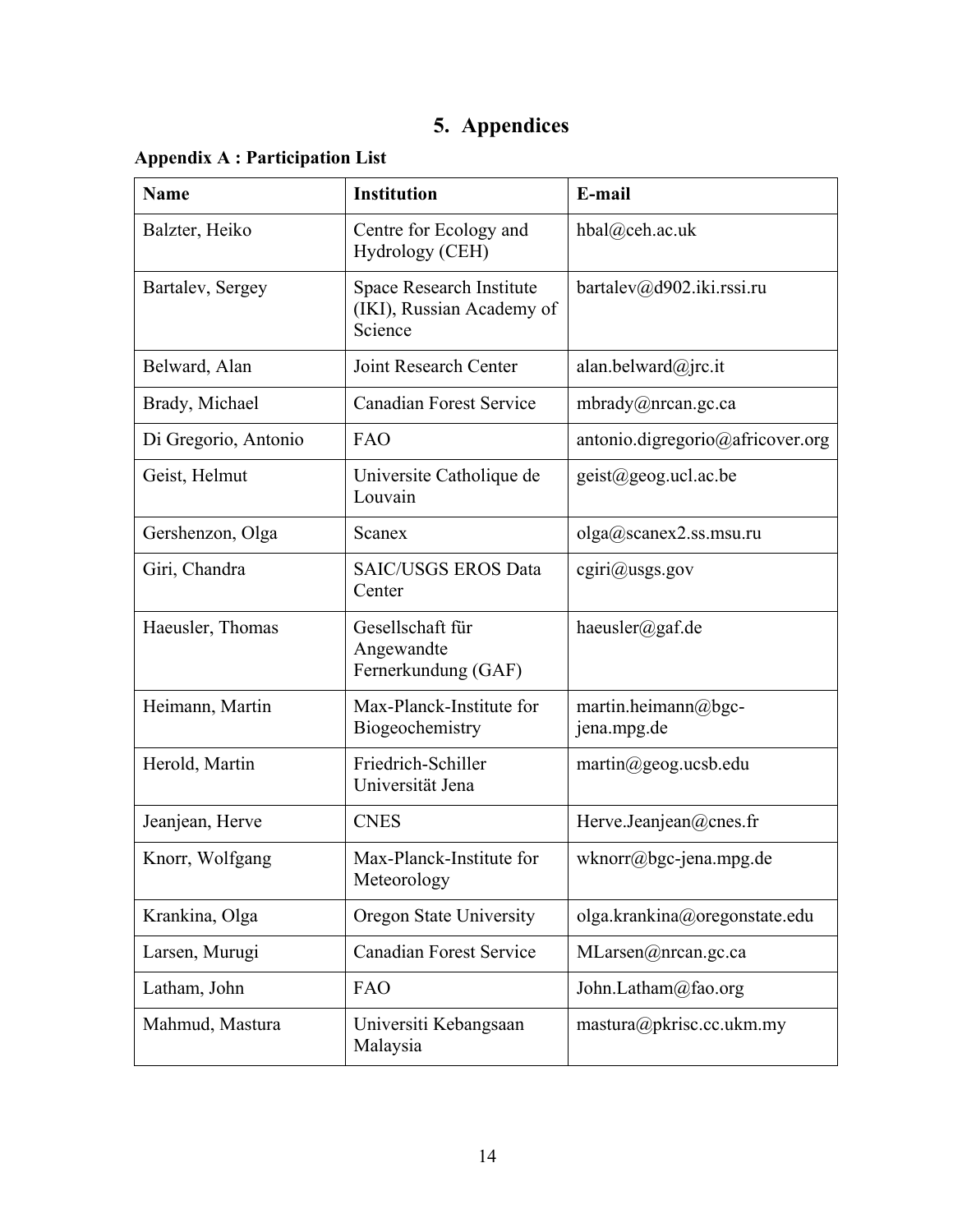Appendix A. continued

| <b>Name</b>            | <b>Institution</b>                     | E-mail                         |
|------------------------|----------------------------------------|--------------------------------|
| Neumann, Kathleen      | Friedrich-Schiller<br>Universität Jena | $c3$ neka@uni-jena.de          |
| Plummer, Stephen       | <b>ESA</b>                             | Stephen.Plummer@esa.int        |
| Ressl, Rainer          | German Aerospace Center<br>(DLR)       | Rainer.Ressl@dlr.de            |
| Rosenqvist, Ake        | <b>JAXA</b>                            | ake.rosenqvist@jaxa.jp         |
| Schmidt, Michael       | German Aerospace Center<br>(DLR)       | Michael.Schmidt@dlr.de         |
| Schmullius, Christiane | Friedrich-Schiller<br>Universität Jena | c.schmullius@geogr.uni-jena.de |
| Skole, David           | Michigan State University              | skole@pilot.msu.edu            |
| Townshend, John        | University of Maryland                 | $itownshe@glue.$ umd.edu       |
| Woodcock, Curtis       | <b>Boston University</b>               | curts@crsa.bu.edu              |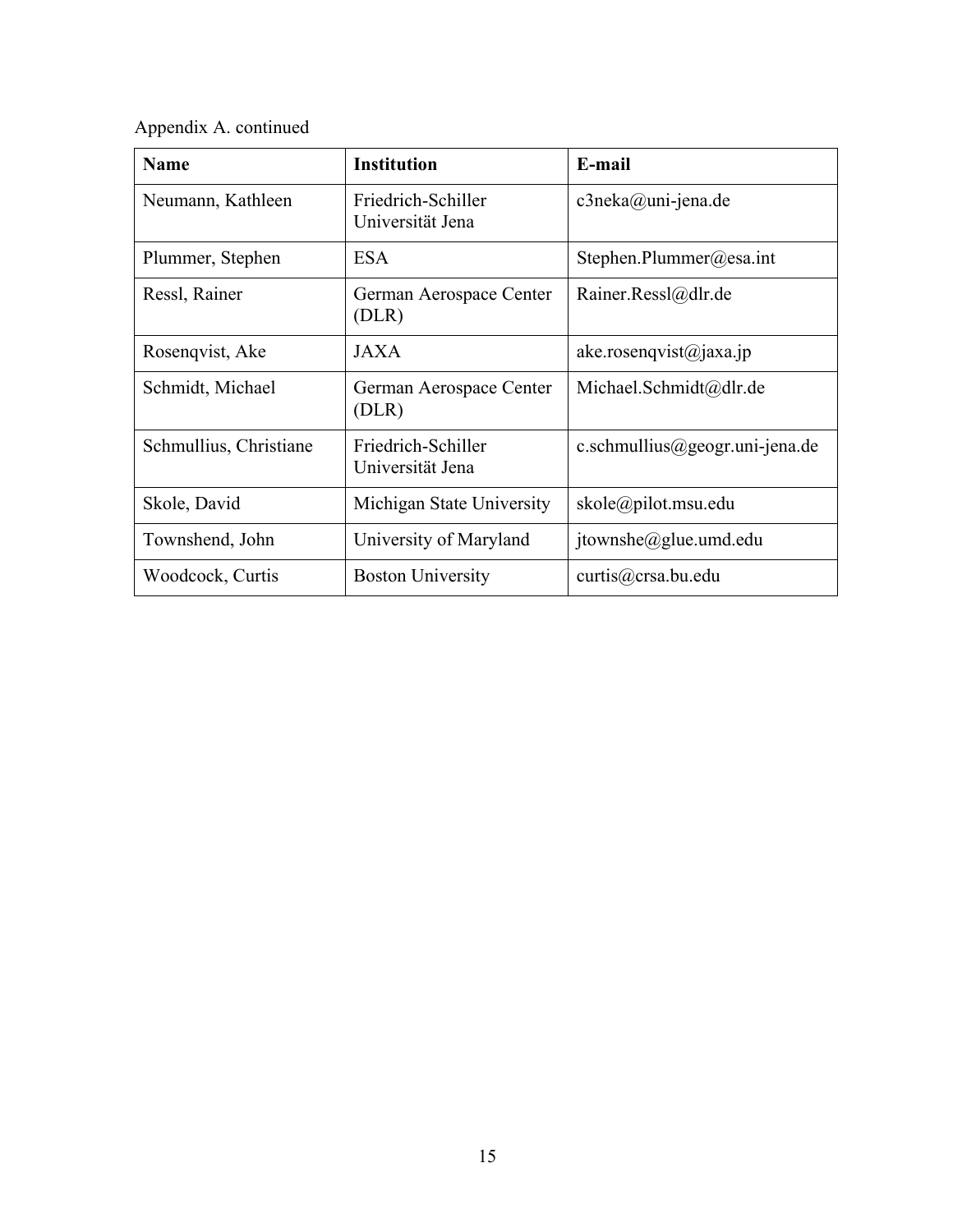# <span id="page-19-0"></span>**Appendix B : Agenda**

| <b>Inauguration Meeting</b> | 2-4.03.2004: GOFC-GOLD Land Cover Implementation Plan & Project Office                                                |              |
|-----------------------------|-----------------------------------------------------------------------------------------------------------------------|--------------|
|                             | Tuesday, March 2 Location: Scala Restaurant, Intershop-Tower, Neue Mitte Jena                                         |              |
|                             | 12.00-14.00 Ice-Breaker: Bird's Eye View on Jena, Lunch and Workshop in Scala<br>Restaurant (Sponsor: START)          |              |
| 14.00                       | Start of Workshop / Organisational Issues                                                                             | Schmullius   |
| 14.15                       | Welcome and Logistical Information                                                                                    | Schmullius   |
| 14.25                       | GOFC-GOLD Introduction                                                                                                | <b>Brady</b> |
| 14.40                       | Friedrich-Schiller-University Jena:<br>Geoinformatics and Remote Sensing                                              | Flügel       |
| 14.55                       | <b>Meeting Objectives</b>                                                                                             | Schmullius   |
|                             | SESSION 1: Implementation Team Priorities and Implementation Plan Status (15 min<br>presentation, 5-10 min discussion |              |
| 15.10                       | <b>GOFC</b> Implementation                                                                                            | Skole        |
| 15.30                       | <b>MODIS</b> Land Cover: Status and validation                                                                        | Woodcock     |
| 15.50-16.20                 | Coffee                                                                                                                |              |
| discussion)                 | SESSION 2: Programme Requirements and Global Initiatives (15 min presentation, 5 min)                                 |              |
| 16.20                       | Global Terrestrial Observing System -<br><b>Summary and Status Report</b>                                             | Latham       |
| 17.00                       | <b>GMES</b> Issues                                                                                                    | Jeanjean     |
| 17.30                       | LUCC Land Use and Cover Change -<br><b>International Project Office</b>                                               | Geist        |
| 17.50                       | Joint US-European Assessment of Tropical<br><b>Forest Change</b>                                                      | Skole        |
| 18.10-18.30                 | Conclusion                                                                                                            | Schmullius   |
| 19.00-21.00                 | Inauguration Event (Zeiss Optical Museum, Sponsors: Abbe-Stiftung and<br>JenaOptronik GmbH)                           |              |
|                             |                                                                                                                       |              |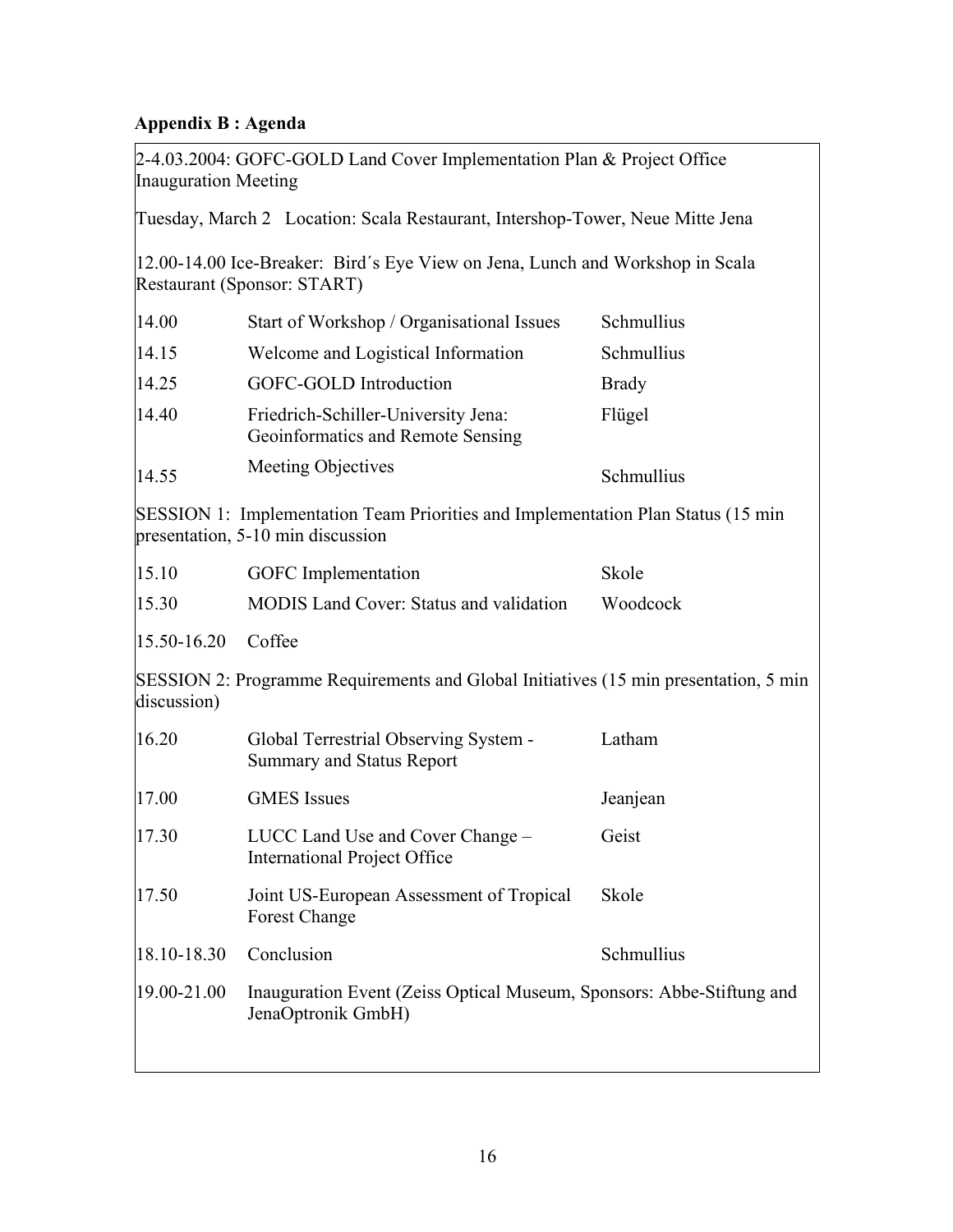Appendix B. continued

| Wednesday, March 3 Location: Friedrich Schiller University Main Building, |                                                                                                                                                     |                   |  |
|---------------------------------------------------------------------------|-----------------------------------------------------------------------------------------------------------------------------------------------------|-------------------|--|
| Senate Hall                                                               |                                                                                                                                                     |                   |  |
|                                                                           | SESSION 3: Carbon and Biodiversity (15 min presentation, 10 min discussion)                                                                         |                   |  |
| 8.15                                                                      | Organisational Issues, Logistical Information Schmullius                                                                                            |                   |  |
| 8.30                                                                      | Regional Carbon Balance Studies:<br>CarboEurope-IP (2004-2008) - Terrestrial<br>Carbon Observing System - Siberia (TCOS-<br>Siberia, 2002-2004)     | Heimann           |  |
| 8.50                                                                      | Simultaneous Constraints on Land Cover and Knorr<br>Carbon Fluxes through Assimilation of<br><b>FAPAR</b> into Ecosystem Models                     |                   |  |
|                                                                           | SESSION 4: Global Land Cover Products and Classification Strategies (max. 15 minutes<br>presentation, 5 min discussion)                             |                   |  |
| 9.10                                                                      | ESA applications related to GOFC                                                                                                                    | Plummer (Arino)   |  |
| 9.30                                                                      | The IGBP-ESA Networks Initiative                                                                                                                    | Plummer           |  |
| 9.50                                                                      | <b>Terrestrial Observation Panel for Climate</b>                                                                                                    | Belward           |  |
| 10.10                                                                     | Global Land Cover 2000 project                                                                                                                      | Belward           |  |
| 10.30                                                                     | JAXA regional scale monitoring initiatives                                                                                                          | Rosenqvist        |  |
| 10.50-11.00                                                               | Coffee                                                                                                                                              |                   |  |
| 11.00                                                                     | Overview on LCCS 2 - Basic concept and<br>operational contest                                                                                       | Di Gregorio       |  |
| 11.20                                                                     | Land Cover Mapping at EDC                                                                                                                           | Giri              |  |
| 11.40                                                                     | Updating the CORINE Land Cover Database Schmidt<br>in Germany                                                                                       |                   |  |
| 12.00                                                                     | Conclusions/Task List                                                                                                                               | Schmullius, Skole |  |
| 12.15-14.30                                                               | Lunch in Cospeda (Restaurant 'Grüner Baum zur Nachtigall', Sponsor:<br>START) and short walk to Napoleonstein ( beautiful view and fresh<br>$air$ ) |                   |  |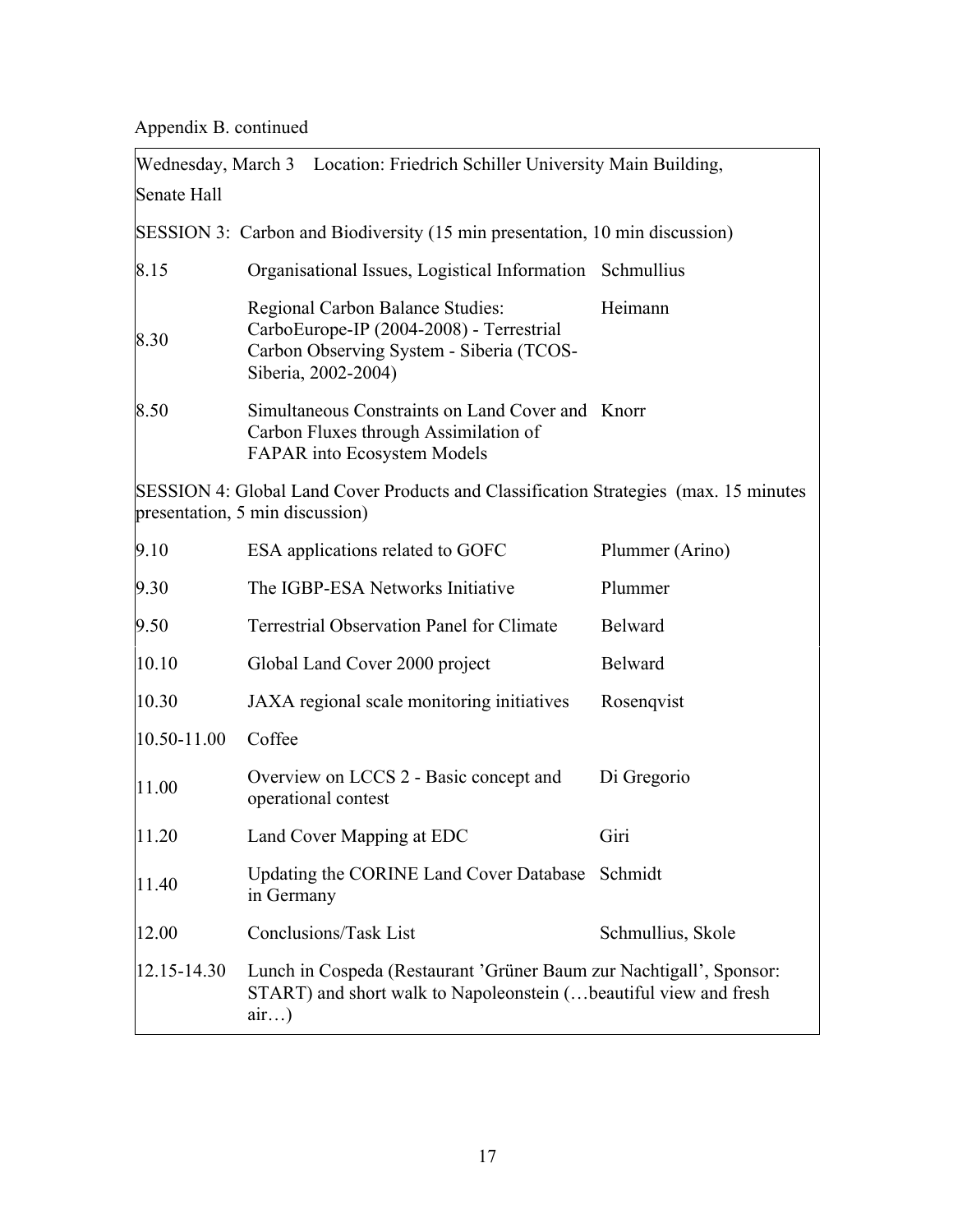Appendix B. continued

| min discussion)   | SESSION 5: Validation, Large Scale projects, Regional Networks, (15 min presentation, 5)                                 |                |
|-------------------|--------------------------------------------------------------------------------------------------------------------------|----------------|
| 14.30             | Global Land Cover Facility                                                                                               | Townshend      |
| 14.50             | Some challenges for the GOFC-GOLD Land<br><b>Cover Implementation Team</b>                                               | Townshend      |
| 15.10             | DEMMIN – Testsite for environmental<br>monitoring and validation                                                         | Ressl          |
| 15.30             | Geoland                                                                                                                  | <b>Belward</b> |
| 15.40-16.00       | Coffee (Sponsor: Hugin GmbH)                                                                                             |                |
| 5 min discussion) | SESSION 6: Large Scale projects and Regional Networks, (10-15 min presentation, max.                                     |                |
| 16.20             | Centre for Ecology and Hydrology                                                                                         | <b>Balzter</b> |
| 16.40             | GMES Service Element (GSE) for Forest<br>Monitoring                                                                      | Haeusler       |
| 17.00             | Siberia-II Objective                                                                                                     | Schmullius     |
| 17.15             | NERIN – North European Regional<br><b>Information Network</b>                                                            | Krankina       |
| 17.35             | Inventory of Remote Sensing data for Russia<br>and CIS in NEESPI                                                         | Gershenzon     |
| 17.55             | Space Research Institute of Russian Academy Bartalev<br>of Sciences: GOFC-GOLD related projects<br>over Northern Eurasia |                |
| 18.10             | Refreshments (Sponsor: ESA)                                                                                              |                |
| 18.30             | Overview on the Africover products and<br>applications                                                                   | Di Gregorio    |
| 18.50             | Overview Of The Global Land Cover<br>Network Initiative (GLCN) -                                                         | Latham         |
|                   | Strategies for Land Cover Mapping and<br>Monitoring                                                                      |                |
| 19.10             | Land Use and Land Cover Change in<br>Southeast Asia - the SEARRIN GOFC-GOLD                                              | Mahmud         |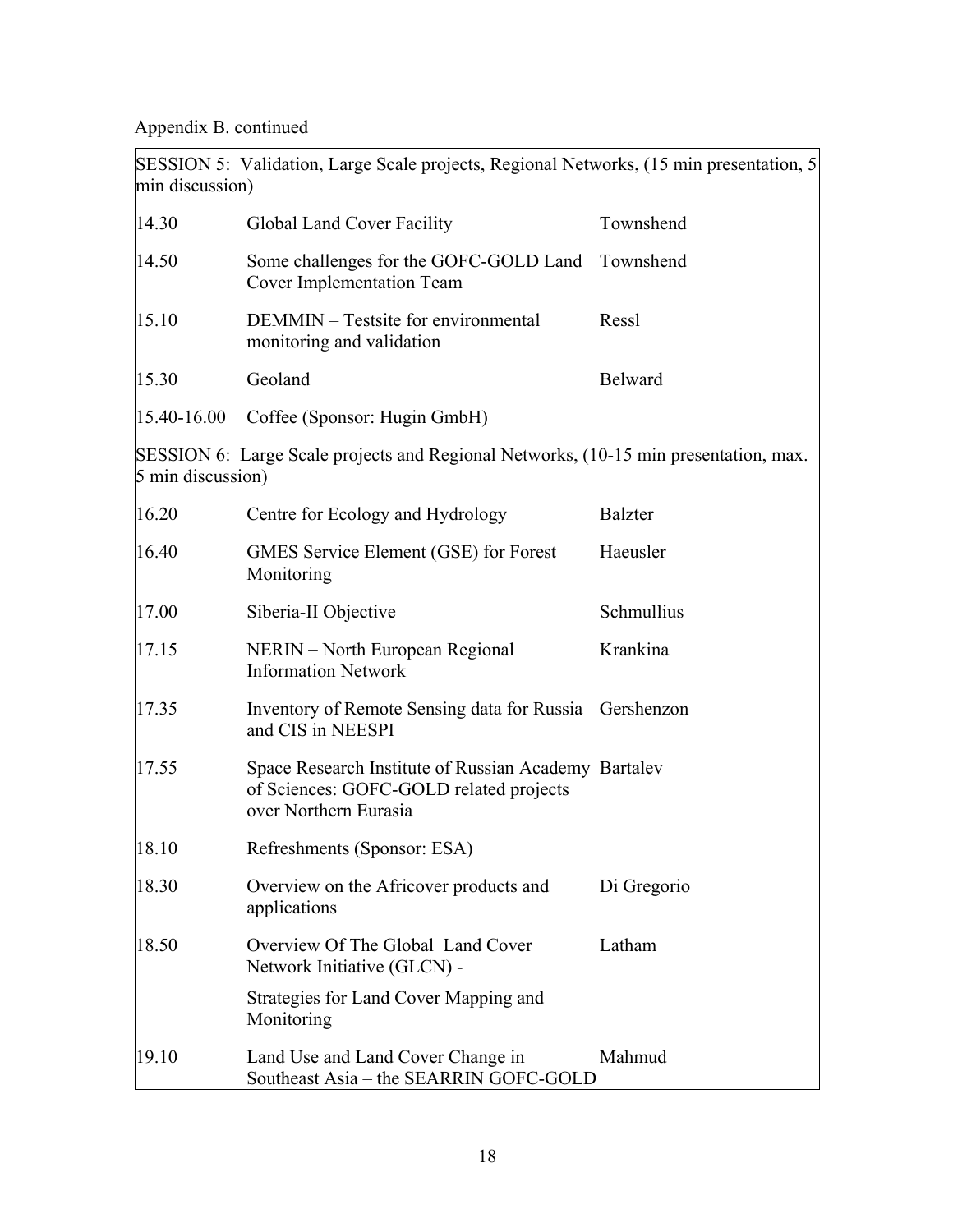Regional Network